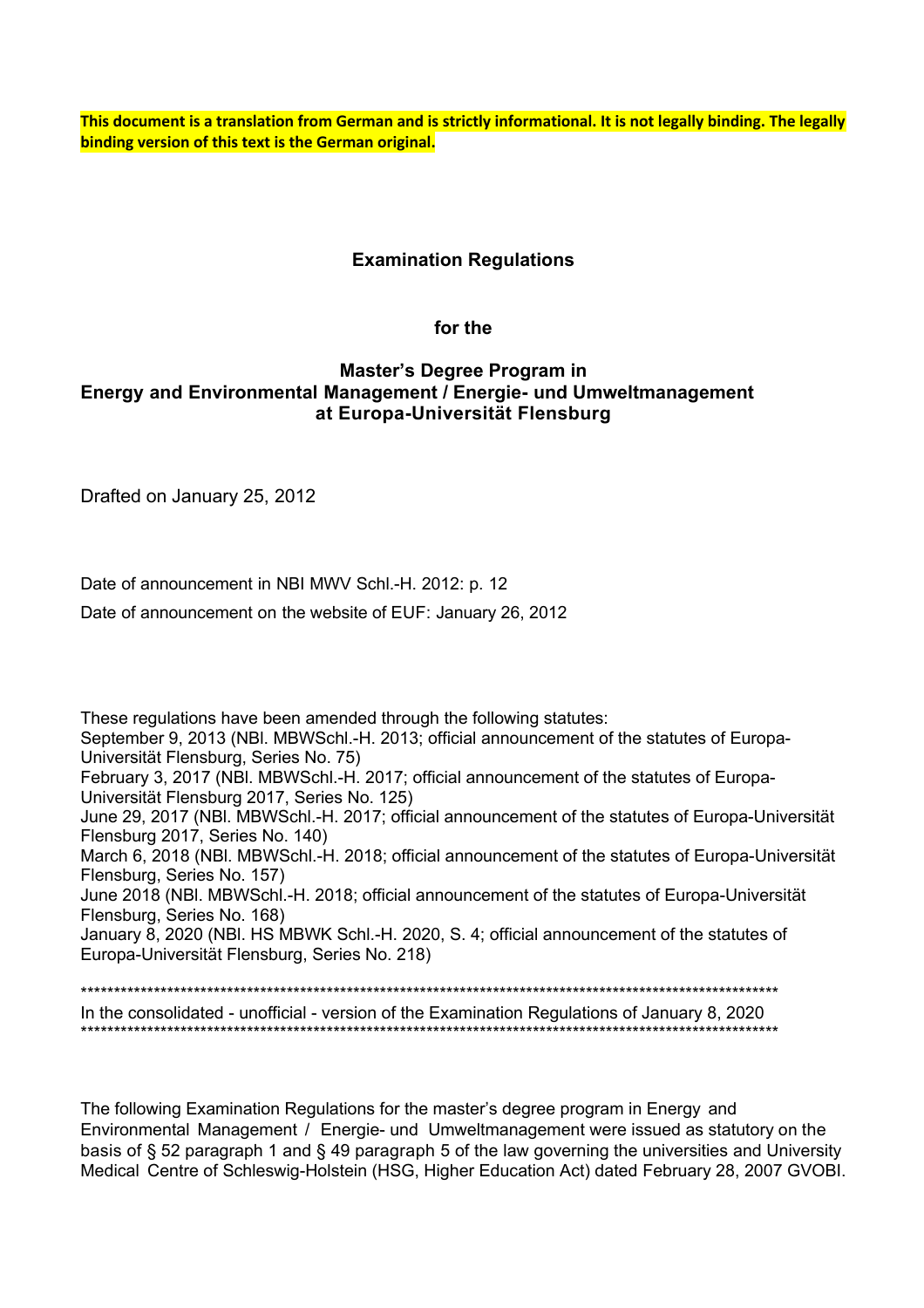Consolidated version of the Examination Regulations (statutes) of the Master's Program in Energy and Environmental Management / Energy and Environmental Management at Europa-Universität Flensburg (PStO 2012) Last amended by statute on January 8, 2020 (NBl. HS MBWK Schl.-H. 2020, S. 4; official notice of the statutes of Europa-Universität

Flensburg, Serial No. 218)

Schl.-H. p. 184), as last amended by Article 1 of the laws dated February 4, 2011 (GVOBI. Sch.-H p. 34, ber.GVOBL. Schl.-H. p. 67), through a resolution of the Senate of Europa-Universität Flensburg passed on January 25, 2012 and approval from the University Board of Europa-Universität Flensburg on January 25, 2012,

## **Table of Contents**

- §1 Scope
- §2 Objectives of the program, purpose of the master's examination
- §3 Degree conferral
- §4 Entrance requirements
- §5 Standard period of study, course load
- §6 Areas of specialization<br>§7 Modules and courses
- §7 Modules and courses
- §8 Course attendance
- §9 Committee work
- §10 Recognition of coursework and examinations, competencies and skills
- §11 Examination structure and scheduling
- §12 General examination requirements
- §13 Examinations taken during the course of study
- §14 Examinations that mark the culmination of studies
- §15 Repeat examinations
- §16 Written examinations, oral re-examinations
- §17 Oral examinations
- §18 Other examinations
- §19 Examination assessment and grading
- §20 Examination language
- §21 Examination committee, organization of examinations
- §22 Authorized examiners, expert assessors
- §23 Compensation of disadvantages due to disability; failure, withdrawal, cheating, misconduct
- §24 Appellate procedure
- §25 Scope and format of the master's examination
- §26 Thesis
- §27 Submission and assessment of the thesis
- §28 Colloquium / Thesis defense
- §29 Passing the master's examination, determining the final grade
- §30 Master's examination certificate
- §31 Diploma
- §32 Invalidity of the master's examination
- §33 Examination records
- §33 Entry into force
- §34 Provisions governing credits

Appendix A: Module overview and study plan

Appendix B: Subject catalogue in accordance with the admission requirements stated in Section 4

Examination Regulations Statute M. Eng. EUM from Feb. 2012 3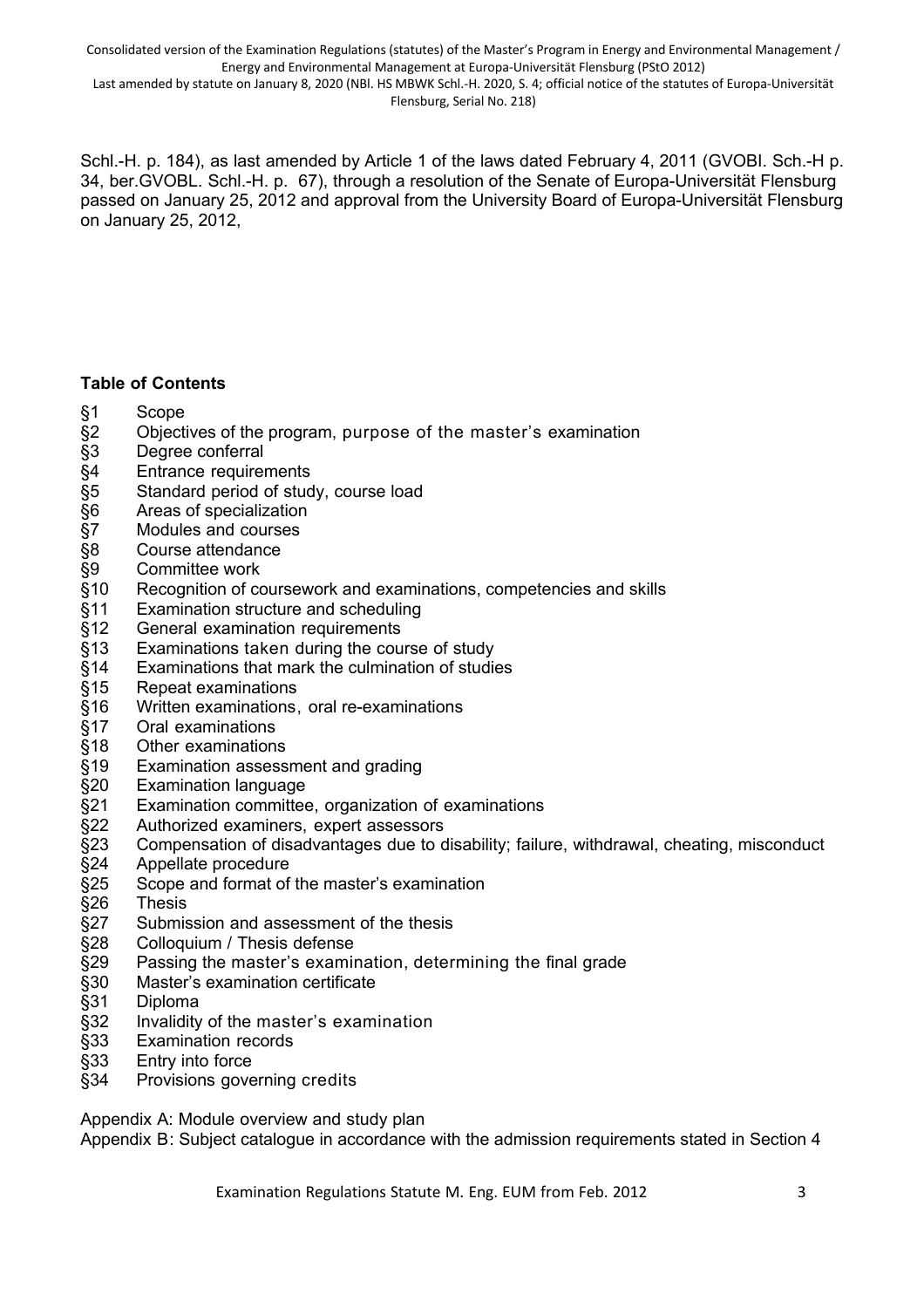# **§1 Scope**

These Examination Regulations apply to the EUF master's degree program in Energy and Environmental Management / Energie- und Umweltmanagement master's program.

## **§2 Objectives of the program, purpose of the master's examination:**

(1) The objectives of the EUF master's degree program in Energy and Environmental Management are as follows:

- To deepen the student's knowledge of and competence in specialized topics in the fields of energy and environmental engineering and in energy and environmental economics, and in the practical application of scientific methods
- To put into practice theoretical and analytical skills regarding complex applications and problems
- To develop intellectual and social competences
- To obtain the qualification required to begin a doctoral course

(2) The master's examination, which marks the completion of this master's degree program, constitutes an additional postgraduate qualification. This examination determines whether the candidate has a good overview of the discipline as a whole, can independently apply and further the development of scientific methods and findings, and possesses the level of expertise required for professional practice.

## **§3 Degree conferral**

(1) The following degree will be awarded upon successful completion of the master's examination: Master of Engineering (abbreviated as 'M.Eng.').

(2) The master's degree is a professional qualification which entitles the holder to begin her or his doctoral studies.

#### **§4 Entrance requirements**

(1) The entrance requirements for the EUF master's degree program in Energy and Environmental Management are as follows:

> 1. An above-average bachelor's degree in Energy and Environmental Management from the Flensburg University of Applied Sciences, including a semester abroad as part of the course of study

or

2. An above-average bachelor's degree in industrial engineering from a comparable, seven-semester European bachelor's degree program, including a semester abroad as part of the course of study

or

3. An outstanding bachelor's degree in industrial engineering from a comparable, six-semester European bachelor degree program, plus an additional semester abroad providing 30 ECTS credit points or a proven equivalent achievement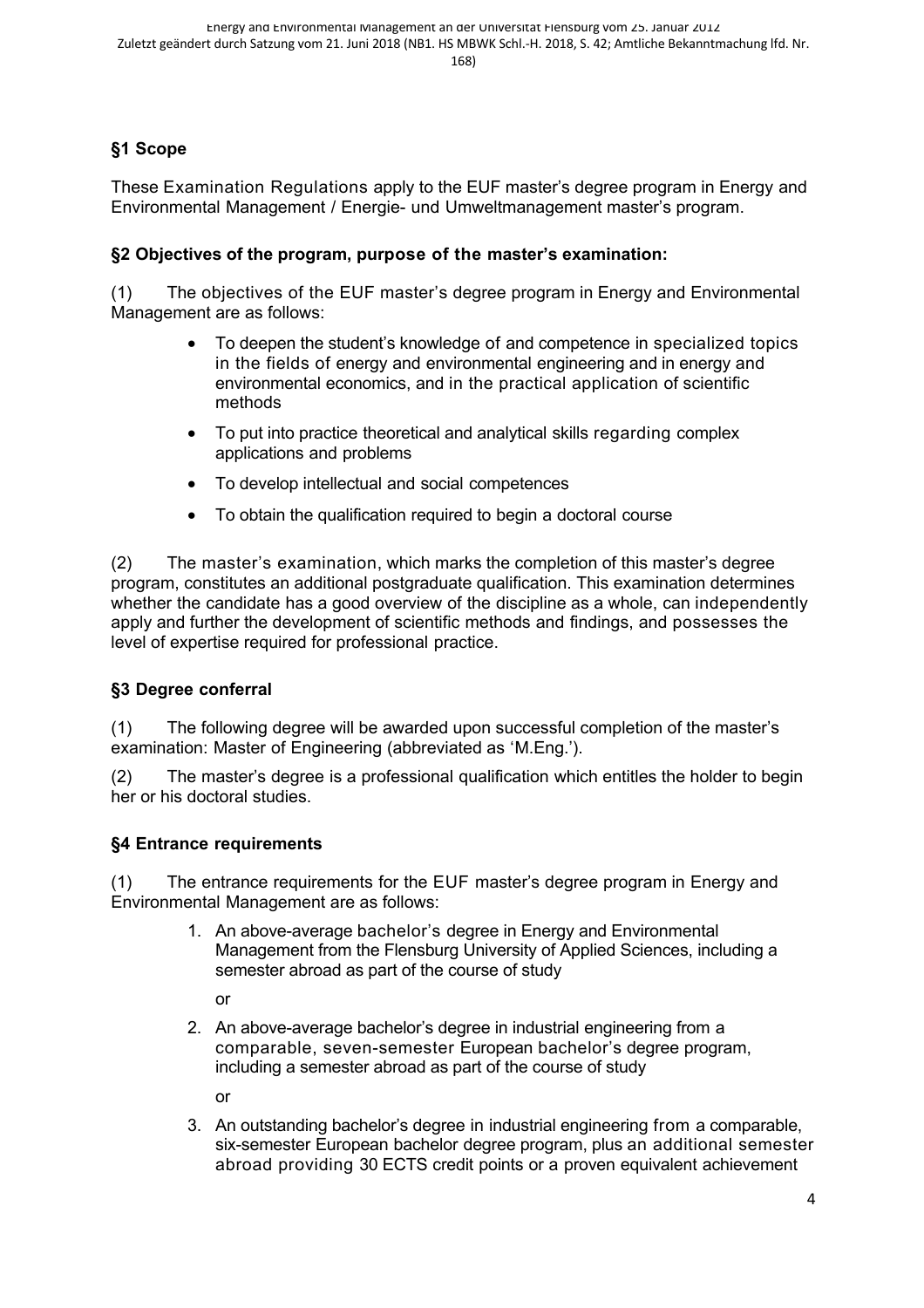or

4. An outstanding bachelor's degree in engineering from a seven-semester European bachelor's degree program, including a semester abroad as part of the course of study, plus proof of successful completion of the business economics preparation courses (*Brückenkurse)* for this degree program

or

5. An outstanding bachelor's degree in engineering from a six-semester European bachelor's degree program, plus an additional semester abroad providing 30 ECTS credit points or a proven equivalent achievement, plus proof of successful completion of the business economics preparation courses for this degree program

or

6. An outstanding bachelor's degree in industrial engineering from a four (or more)-year bachelor's degree program in a developing or industrializing country, plus at least two years of relevant professional experience

or

7. An outstanding bachelor's degree in engineering from a four (or more)-year bachelor's degree program in a developing or industrializing country, plus at least two years of relevant professional experience and proof of successful completion of the business economics preparation courses for this degree program

In addition, the following documents must be provided:

- 8. *All applicants*: Proof of good-to-very-good English language skills (for example, a certificate from a general university entrance qualification exam or an accredited international test such as the American TOEFL exam)
- 9. *Foreign applicants wishing to focus on industrialized countries*: Proof of good German language skills, i.e., a language certificate from a recognized testing authority such as the Goethe Institute
- 10. All applicants: A meaningful letter of motivation addressing the applicant's choice of study program.

The current version of the statutes of Europa-Universität Flensburg with regard to proof of foreign language skills or of a practical activity (study qualification statutes) shall apply.

(2) For the purposes of these Examination Regulations, an "above-average" degree is one with an overall grade that ranks among the top 50 % for the applicant's cohort and university.

For the purposes of these Examination Regulations, an "outstanding" degree is one with an overall grade that ranks among the top 25 % for the applicant's cohort and university.

(3) The preparation courses (*Brückenkurse*) for graduates with a pure engineering degree includes three modules:

- 1. Business Administration (4 SWS/ 5 ECTS) (Written examination)
- 2. Business Economics (4 SWS/ 5 ECTS) (Written examination) and
- 3. Foundations of Energy Economics and Energy Management (4 SWS/ 5 ECTS) (Written examination).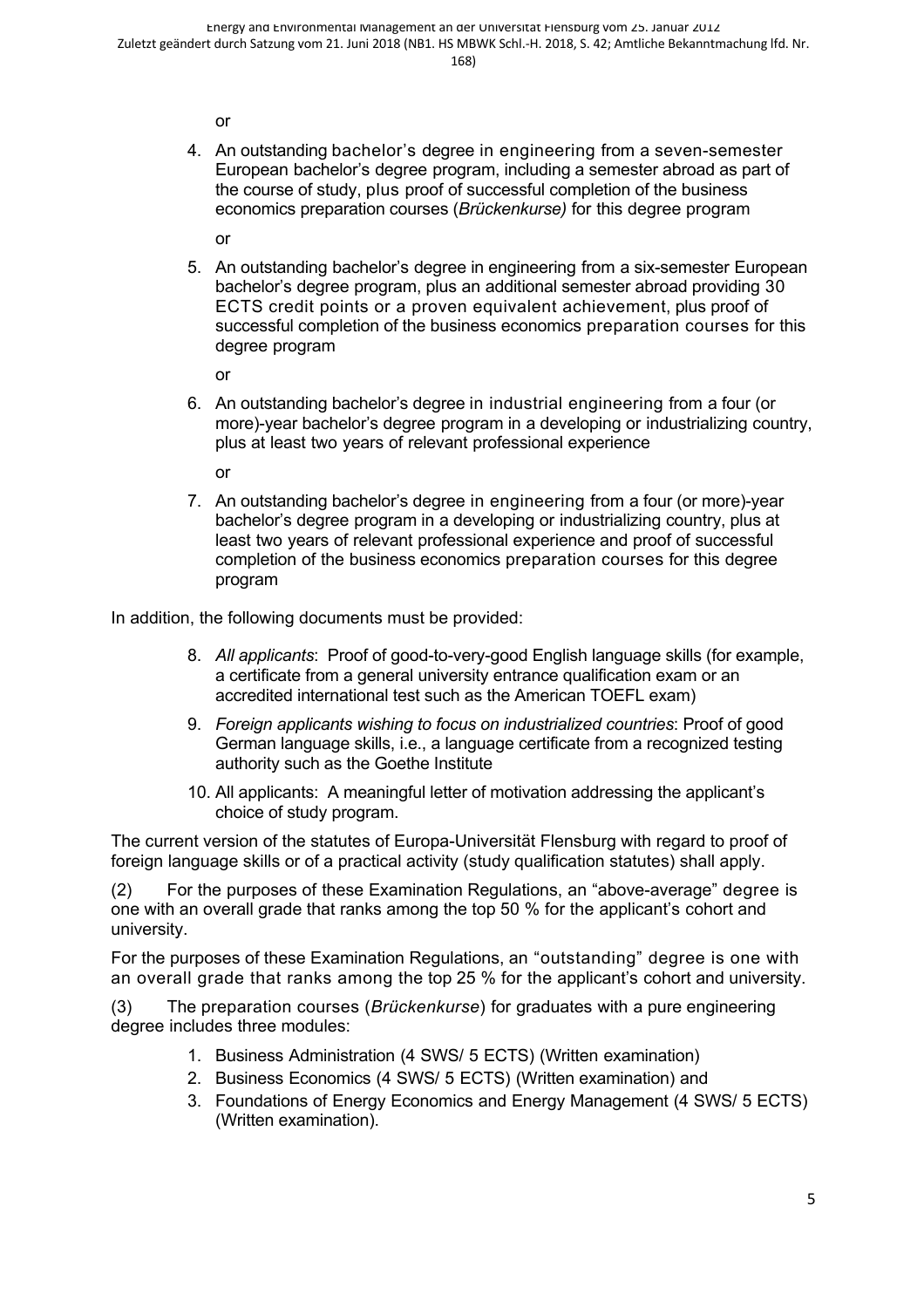(4) The accreditation of courses completed at other universities or at a university of applied science as valid equivalents to the aforementioned *Brückenkurse* is determined by the Examination Committee. Section 21 applies accordingly.

(5) Applicants may be required to make up individual courses from among those listed in the course catalogue for Energy and Environmental Management (Appendix B), as a condition of their admittance to this degree program. In such cases, the course specifications are to be set by an Examination Board (*Prüfkommission*) appointed by the chair of the Examination Committee for the Energy and Environmental Management degree program. Proof of successful participation in these additional prescribed courses is a prerequisite for admission to the second-semester examinations. In accordance with §13 (3) of the Examination Regulations, this additional coursework is a prerequisite for admission to any examination.

6) Should admissions restrictions to the Energy and Environmental Management study program apply, applicants will be selected in accordance with the regulations of the Higher Education Admissions Act and the Higher Education Admissions Ordinance of the state of Schleswig-Holstein. The selection procedure governing admission to the university is regulated by the university selection statutes of Europa-Universität Flensburg.

# **§5 Standard period of study, course load**

(1) The standard period of study, including the master's examination, is three semesters.

(2) The student course load amounts to 90 credit points (CP), which is broken down into 60 credit points for the first two semesters, and 30 credit points for the master's thesis in the third semester.

## **§6 Areas of specialization**

(1) The degree program allows students to focus on one of two areas of specialization:

- 1. "Industrialized Countries"
- 2. "Developing Countries"

(2) The "Industrialized Countries" specialization addresses the analysis and solution of energy and environmental problems in industrialized countries, and is aimed at students from Germany and other industrialized countries.

(3) The "Developing Countries," specialization addresses the analysis and solution of energy and environmental problems in developing countries, and is especially aimed at students from developing countries, as well as students with an interest in development cooperation.

## **§7 Modules and courses**

(1) This degree program is modular in structure. A module can contain several interrelated courses. Modules are either compulsory or compulsory elective. Optional elective modules may also be taken.

(2) The individual modules for this degree program are listed in the form of a study plan in Appendix A of the Examination Regulations.

(3) Students must successfully complete all compulsory modules.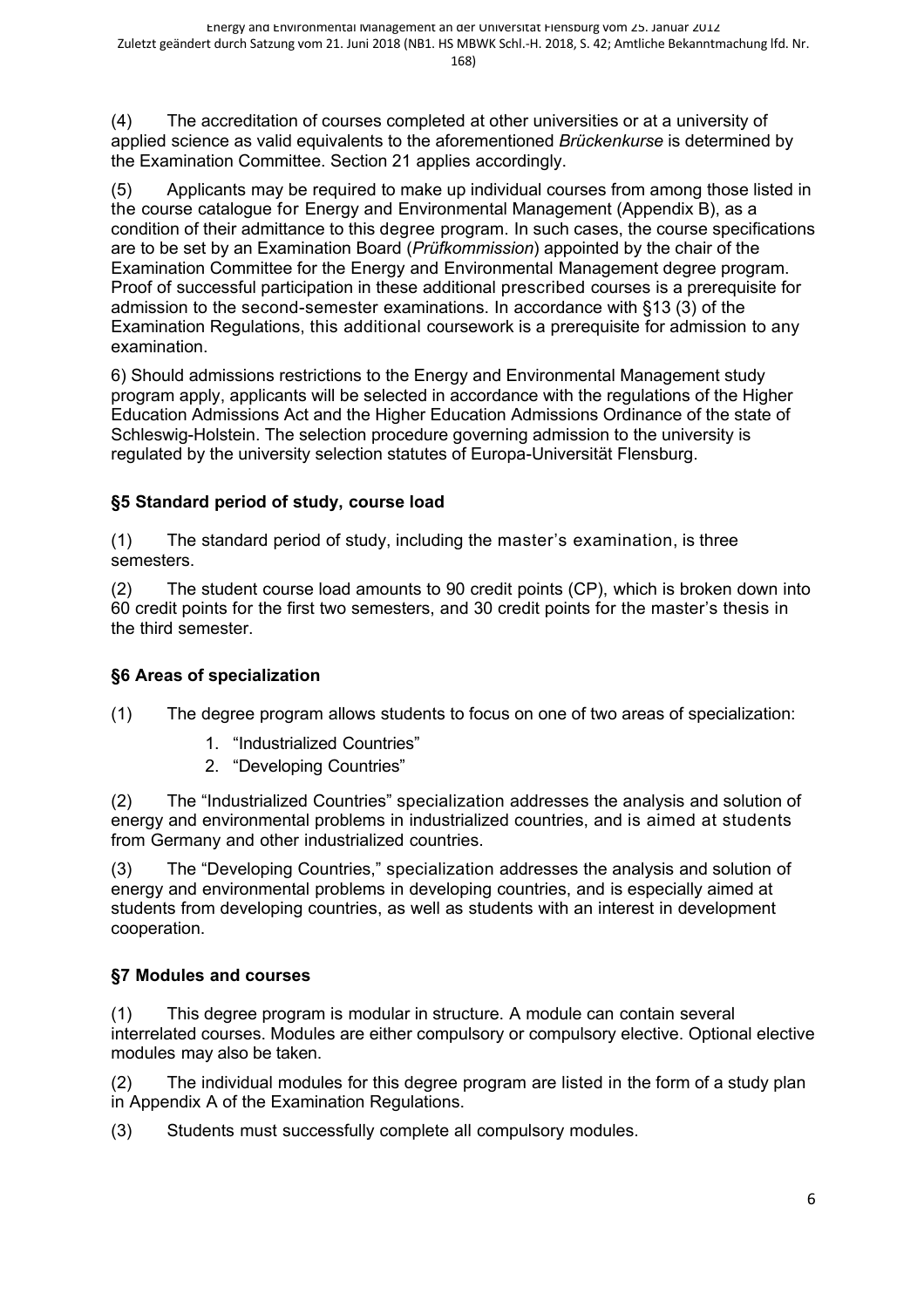(4) All students must successfully complete a specific number of compulsory elective modules, as outlined in the study plan. Compulsory elective modules may also be offered in module groups.

(5) In addition to the compulsory and optional compulsory modules, elective modules may be selected from the entire range of courses offered by Europa-Universität Flensburg.

(6) The course types are:

|                | <b>Course Type</b>            | <b>Definition</b>                                                                                                       |
|----------------|-------------------------------|-------------------------------------------------------------------------------------------------------------------------|
| 1              | Lecture                       | Coherent presentation of the course material                                                                            |
| $\overline{2}$ | Tutorial                      | Processing and deepening of students'<br>understanding of course material in small groups                               |
| 3              | Seminar                       | Work in specialized subject areas through<br>individually prepared student presentations or small<br>group discussions. |
| 4              | Laboratory                    | Acquisition and improvement of skills and<br>knowledge through practical and experimental<br>small-group activities.    |
| 5              | Project                       | Team design and implementation of solutions to<br>practical problems                                                    |
| 6              | Workshop                      | Lecture with laboratory work                                                                                            |
| $\overline{7}$ | Excursion                     | Faculty-supervised student outing                                                                                       |
| 8              | <b>Remote/Virtual Courses</b> | Course types 1-5 offered in electronic form<br>(students and teachers communicate electronically)                       |
| 9              | <b>Other Course Types</b>     | Course types other than those listed in types 1-8                                                                       |

## **§8 Course attendance**

To support their studies and the successful acquisition of the master's degree, and to the extent that attendance at any given course is not mandatory as a prerequisite for an exam in accordance with the provisions of § 52 para. 12. HSG, students are advised to actively prepare for and participate in the courses for each module. They should also autonomously, if necessary—review coursework and prepare for and take the scheduled exams.

## **§9 Committee work**

Students must derive no special advantages nor incur any disadvantages from their participation in university committees. If a class coincides with a committee meeting, the student is excused from class in order to attend the committee meeting. In such cases, the student must inform the lecturer(s) of the situation well before the committee meeting takes place.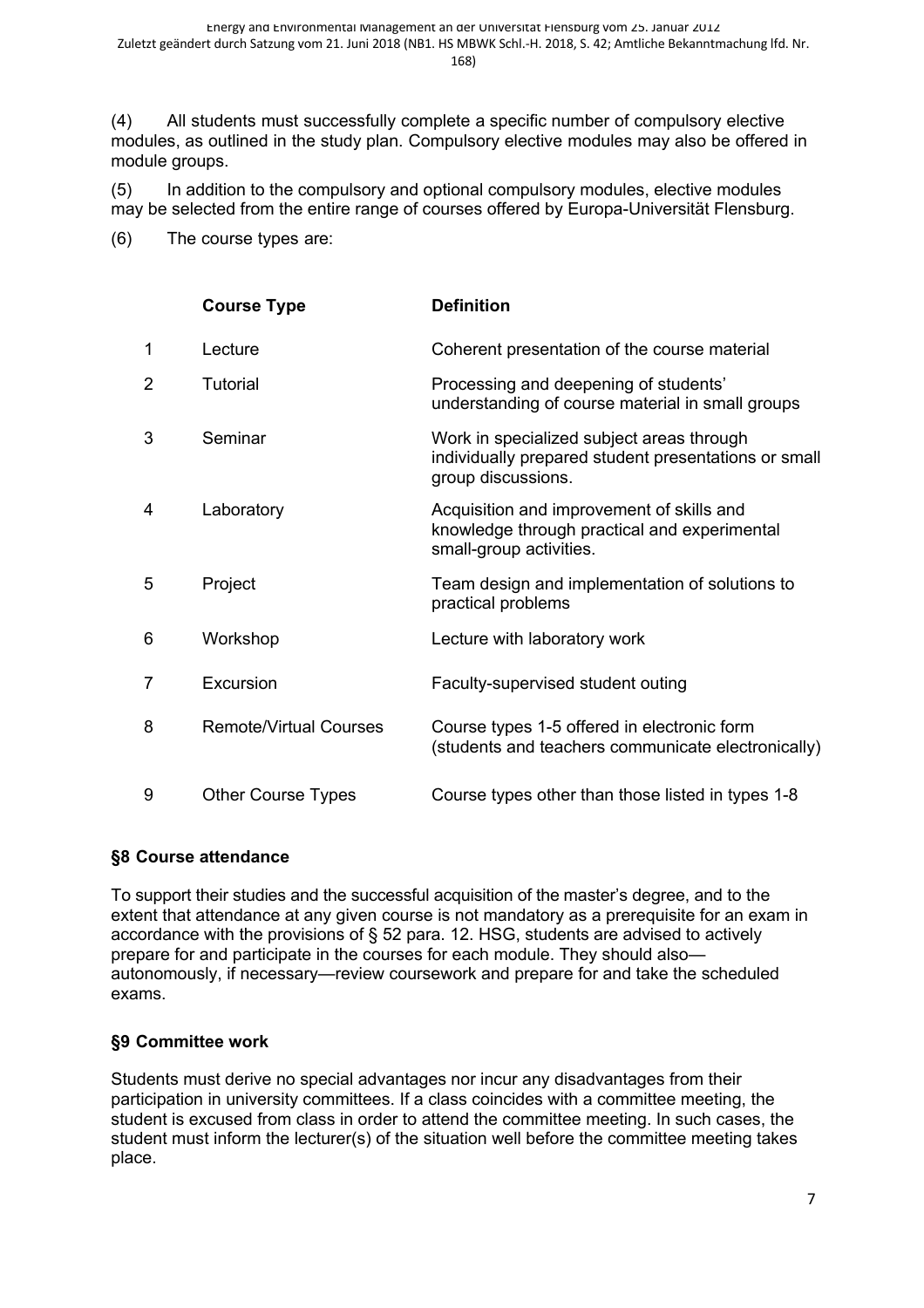# **§10 Recognition of coursework and examinations, competences and skills**

(1) Provided that they do not differ substantially from those to be taken at Europa-Universität Flensburg, coursework and examinations taken at other universities in Germany or in other countries may be recognized by EUF. A negative decision must be substantiated and accompanied by instructions about how to appeal.

(2) The recognition procedure is to be duly communicated to students.

(3) Insofar as the grading system is comparable to that of EUF, the grades of recognized coursework and examinations will be accepted by EUF and included in the overall grade calculation in accordance with these Examination Regulations. In the case of uncomparable grading systems or ungraded examination results, the recognized exam is deemed to have been "passed." Recognized coursework and examinations may be listed in the official documentation received by students upon the completion of their studies.

(4) Recognized coursework and examinations will receive the number of credit points specified in the Examination Regulations of Europa-Universität Flensburg.

(5) Competences and skills acquired outside of the university can count towards university study if they are of proven equivalence to those to be acquired through university study. Up to 50% of the required credit points for this degree program may be credited in this way. Credit points are to be awarded in accordance with the provisions of the Examination Regulations of Europa-Universität Flensburg. A placement test is permitted in some cases.

#### **§11 Examination structure and scheduling**

(1) The master's examination consists of examinations taken during the course of study (§ 13) and final examinations leading to the completion of studies (§ 14).

(2) Every module concludes with an examination. The examination type, scope and timing, insofar as they are not already regulated by these Examination Regulations and their annexes or by any derogation from these regulations, will be announced to students well before the start of each module or, alternatively, before registration for that module begins. Students must register for modules or module examinations by the deadline set by the chair of the Examination Committee. This registration is binding.

(3) For every course that must conclude with an exam, examination dates will be set for the end of the semester during which the course was held, and at the beginning and end of the following semester, to the extent that the exam type allows for this.

(4) Students may take a maximum of two examinations in one day.

## **§12 General examination requirements**

(1) The prerequisites for admission to an exam are as follows:

- 1. A valid confirmation of enrollment, issued by Europa-Universität Flensburg
- 2. A formally valid and binding examination registration, submitted in a timely manner
- 3. An explanation as to whether (or, as the case may be, how often) the candidate has already failed a master's examination in the same subject area at another university within the jurisdiction of the German Higher Education Framework Act
- 4. If applicable, proof of required previous examinations

(2) Examination admission decisions are made by the chair of the Examination Committee.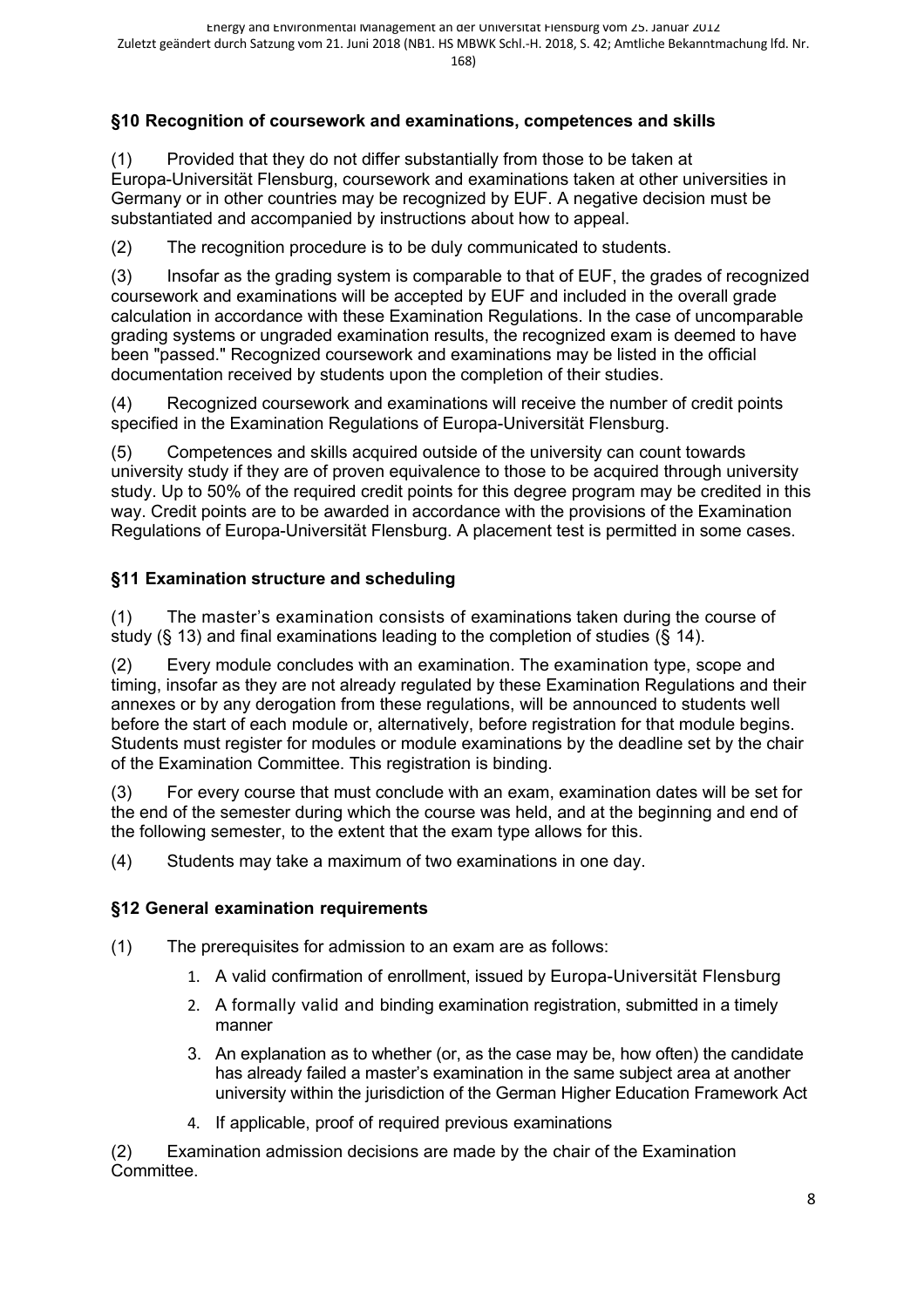(3) Admission to an examination will be denied if the documents are incomplete, or if the candidate has failed to pass a final master's examination at another university.

# **§13 Examinations taken during the course of study**

(1) Examinations taken during the course of study are held at the end of each individual module within the degree program. These exams must be taken during the course of study.

(2) Each module must conclude with an examination. The grades for these examinations are calculated into the final grade of the master's examination. The exam for any given module may be retaken in the event of a failure to pass.

(3) Preliminary examinations are additional exams pursuant to  $\S 4$  (5), as they are a prerequisite for admission to the second-semester module examinations. Preliminary examinations may be retaken in the event of failure to pass.

# **§14 Examinations that mark the culmination of studies**

(4) Examinations that mark the culmination of studies are mandatory exams taken by students at the conclusion of their course of study.

(5) The final examinations for any given course of studies comprise:

- 1. The thesis
- 2. The oral thesis defense (colloquium)

(6) The scope of the thesis, and other requirements with respect to the thesis, are regulated in § 26 of the Examination Regulations.

# **§15 Repeat Examinations**

(1) Examinations taken during the course of study may be retaken twice, in the event of a failure to pass.

(2) A thesis graded as "Insufficient" (5.0) may only be re-submitted once.

Changing the topic of a thesis submitted for the second time within the official thesis-writing period is only permitted if the first submission made no use of the new topic 26 para. 7).

(3) The oral thesis defense (colloquium) may be repeated only once, in the event of a failure to pass.

(4) As a rule, repeat examinations should be offered during the semester following the original exam, at latest.

(5) Examinations must be retaken within two semesters of the original examination date, at latest.

(6) If the student misses the deadline indicated in (5), the corresponding repeat examination will be deemed to have been "Failed."

(7) In the case of an examination classified as "Other" (*sonstige Prüfung*) (§18) the examiner must inform the Examination Committee of the regulations concerning repeatability of the exam until its revocation. Examiners must inform students of this regulation at the start of classes each semester.

(8) Examinations that cannot be retaken will be deemed to have been "Failed."

(9) An exam that has already been passed cannot be retaken.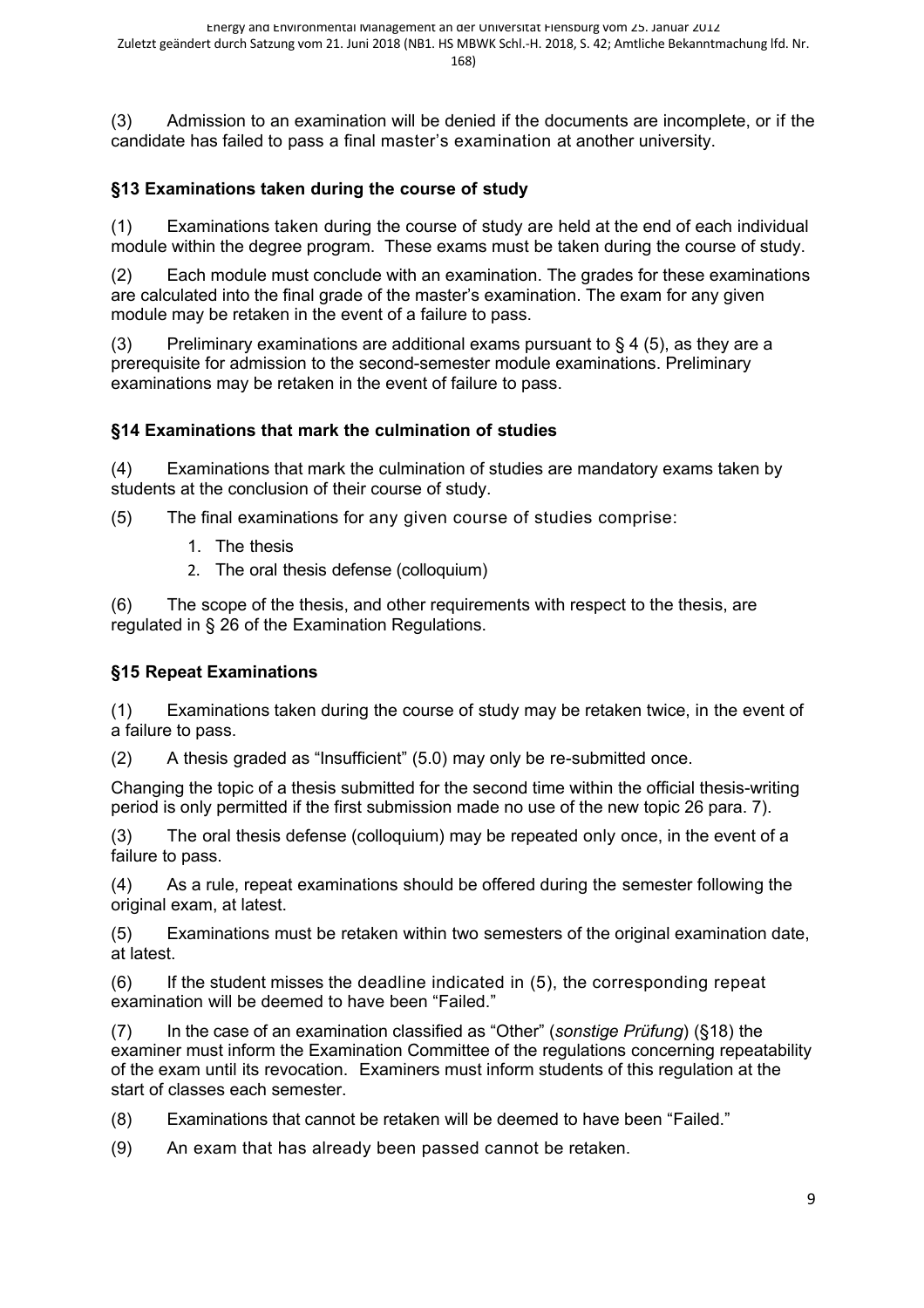# **§16 Written examinations, oral re-examinations**

(1) During written examinations (*Klausuren*), candidates should prove that they can identify a problem and find ways to solve it using the methods common to their subject, in a limited amount of time and with limited resources. Examination tasks are to be provided by the authorized examiners (§22). All students of a given subject must take the corresponding written examination for that subject at the same time, on the scheduled examination date and under examination conditions.

(2) Written examinations must last least 60 minutes and at most 180 minutes.

(3) Written examinations are graded by one authorized examiner, or two if the exam has been retaken for the last time. If the two examiners disagree with respect to the grade, the Examination Committee will decide on the grade.

(4) A student whose repeat written examination has been graded as "Insufficient" (5.0) can apply to take an oral re-examination (*Nachprüfung*), if the examination is a *Prüfungsleistung* (a graded exam which must be passed) and the score of the failed exam represents at least 80 % of that needed for a grade of "Sufficient" (4.0). The oral reexamination is to be given by the authorized examiner for that exam. Oral re-examinations should last 15 minutes. The decision whether to give a grade of "Sufficient" (4.0) or "Insufficient" (5.0) for the corresponding subject is determined on the basis of the oral reexamination. The oral re-examination must be taken within the same time period stipulated for the written exam.

(5) Written examinations comprising several sections should be graded as a single exam.

## **§17 Oral Examinations**

(1) In an oral examination (*mündliche Prüfung*), examinees are expected to prove that they have an overview of the examination subject and can understand and frame specific issues accordingly. The oral examination also assesses whether the candidates have a broad basic knowledge.

(2) Oral examinations should normally last 30 minutes per candidate.

(3) Oral examinations are to be taken in groups or individually, in front of at least two examiners (in this case, the exam is called a *Kollegialprüfung*), or else in front of one examiner accompanied by an expert assessor (*Beisitzer*) who has knowledge in the examination subject area. Within this framework, candidates in a given examination subject area are generally tested by only one examiner. Before assigning a grade, that examiner will consult with the other examiner (in the case of a *Kollegialprüfung*) or the expert assessor.

(4) The main components and the results of the oral examination are to be recorded in a protocol. The overall result must be announced to the candidate at the end of the oral examination.

(5) Unless the candidate objects, other students may sit in on an exam as listeners if they wish to take that same examination during a later examination period. This permission does not, however, entitle the listeners to sit in on advisory discussions with the candidate, or those in which the candidate if informed of her or his examination results.

## **§18 Other examinations**

(1) Other examinations (*sonstige Prüfungen*) may include homework, presentations, practical exercises, case studies, projects, drafts, computer programs, or a combination thereof. Notwithstanding this, in justified exceptional cases this type of examination may also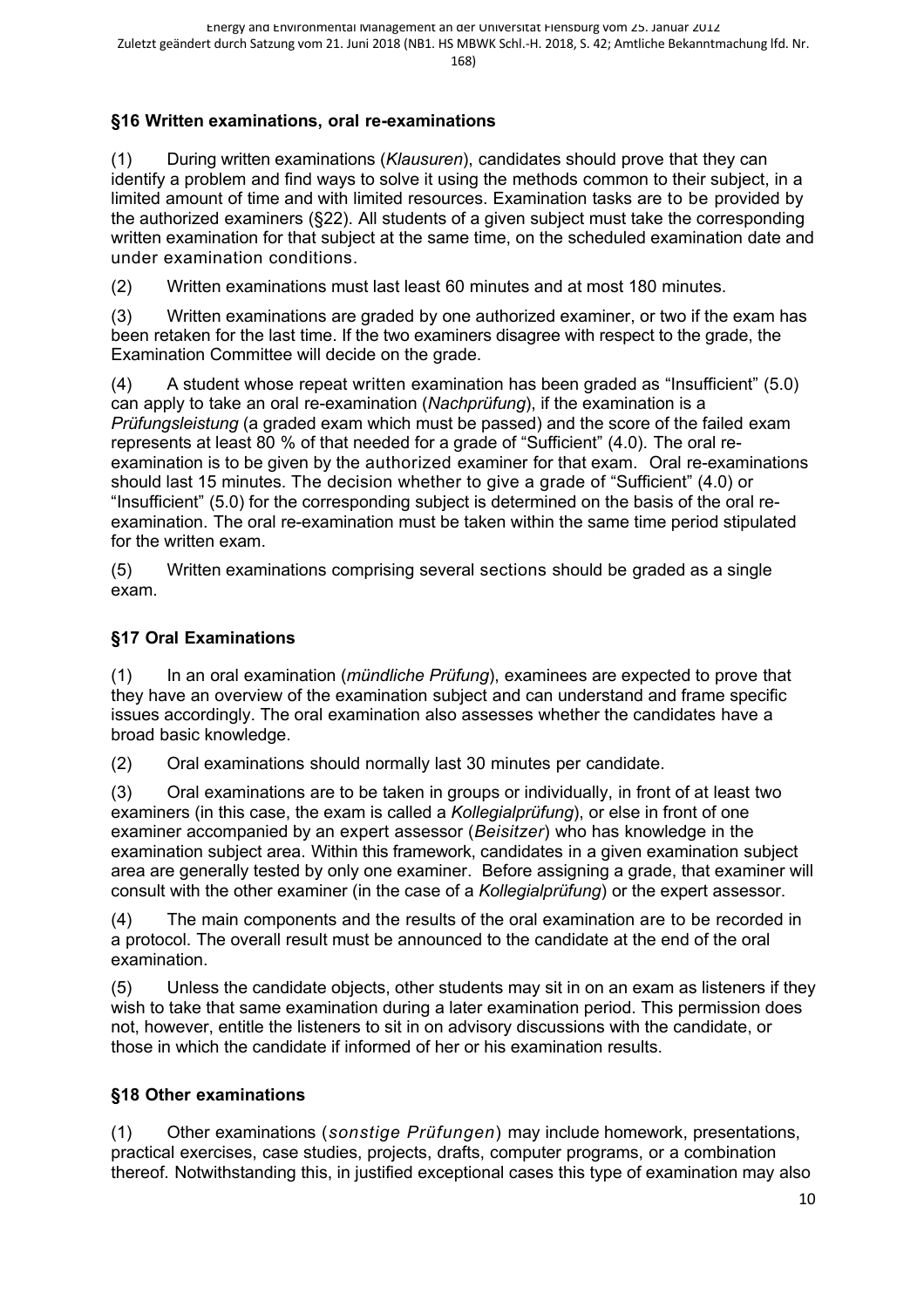be treated as a *Klausur* and graded as such. The Examination Regulations generally identify the type of examination; as they permit several different options in this regard, the examiner will inform both the student and the Examination Committee of the form (type and scope) of the exam before the start of each module, or before registration for that module begins.

(2) This type of examination is given and graded by the person responsible for teaching the course for which the exam is given. Repeat exams retaken for the last time should be graded by two authorized examiners.

# **§19 Examination assessment and grading**

(1) An examination assesses the achievement of individual candidates. Group work can only be recognized as the achievement of individual candidates to the degree that the individual performance of separate candidates is clearly distinguishable and understandable in itself. This distinction must be based on objective criteria.

(2) In general, the examiner for whose course an exam must be taken will assess students' performance in that exam. If the exam consists of several sections, each individual section of the exam has to be passed with a minimum grade of "Sufficient." If not otherwise stated for a specific subject, the overall grade represents the arithmetic mean of the grades for all individual sections of the exam.

(3) The following examination grading scheme must be used:

|                                                                                                      | = Excellent performance                                  |
|------------------------------------------------------------------------------------------------------|----------------------------------------------------------|
|                                                                                                      | = Performance substantially exceeds average requirements |
|                                                                                                      | = Performance meets average requirements                 |
|                                                                                                      | = Performance is flawed, but meets minimum requirements  |
|                                                                                                      | = Performance does not meet minimum requirements         |
| $1 = \text{Very good}$<br>$2 =$ Good<br>$3 =$ Satisfactory<br>$4 =$ Sufficient<br>$5 =$ Insufficient |                                                          |

(4) When determining the grades, underlying individual grades in the valuation range between 1.0 and 4.0 may deviate from the whole figures by +/- 0.3 in order to better differentiate between the actual test performances. The grades 0.7,4.3,4.7 and 5.3 are excluded.

(5) If the grades are averaged, the following applies:

| From | 1.0 to $1.5$          | $=$ | Very good    |
|------|-----------------------|-----|--------------|
| Over | 1.5 to $2.5$          | $=$ | Good         |
| Over | $2.5 \text{ to } 3.5$ | $=$ | Satisfactory |
| Over | 3.5 to 4.0            | $=$ | Sufficient   |
| Over | 4 በ                   | $=$ | Insufficient |

Grades must be rounded up to the first decimal point. All other digits should be deleted without rounding.

(6) In addition to the grade based on German grade scale of 1 to 5, a relative grade in accordance with the current version of the ECTS Users' Guide will be included in the final grade notation. Depending on the size of examinee's graduating class, the cohorts of at least two graduating classes from previous years is to be used basis for calculating the relative grade.

(7) The transferability and recognition of the course and exam grades received by students at universities outside the Federal Republic of Germany is regulated through the Examination Committee. § 10 applies.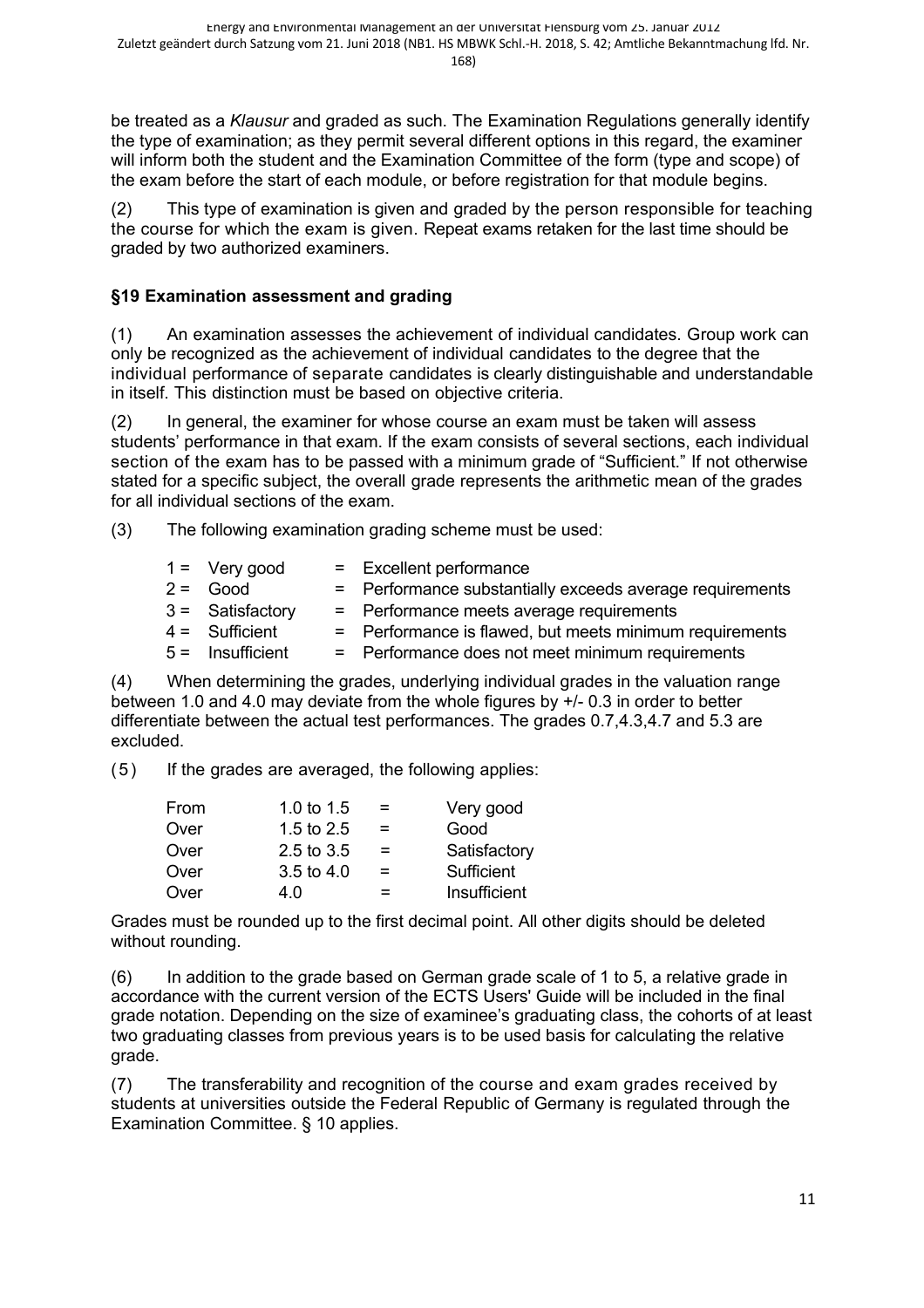(8) Subject to final approval at the meeting of the Examination Committee, examination results are to be announced by the Examination Committee, in accordance with data protection regulations, in the manner customary for universities.

(9) Examinations are to be graded within three weeks of the examination date. This does not apply to the evaluation of the master's thesis (§ 27, Par. 4).

# **§20 Examination Language**

Examinations for the "Industrialised Countries" specialization are given in either German or English, depending on the language of instruction of the corresponding module. Examinations for the "Developing Countries" specialization are given in English, which is also the language of instruction.

# **§21 Examination committee, organization of examinations**

(1) The university appoints an Examination Committee (*Prüfungsausschuss*) to organize the examinations. This committee regulates all tasks associated with the implementation of these Examination Regulations. It may also propose modifications and further developments of the Examination Regulations to the Academic Commission (*Studienausschuss*) and the Senate of EUF.

(2) The Examination Committee is comprised of six members including three faculty members, two scientific staff members, and one student. Committee members hold a threeyear term of office; the term of office for the student member is one year. Examination committee members may be re-elected.

(3) The Examination Committee chair, deputy chair, other members, and their representatives are appointed by the Senate of EUF. The chair and the deputy chair must be faculty members. In the event of a tie, the committee chair will cast the deciding vote.

(4) The Examination Committee will constitute a quorum if, in addition to the chair or the deputy chair and one additional faculty member, at least two other members with voting rights are present. It will act by a simple majority. In the event of a tie, the motion will be deemed rejected. Only members who fulfill the requirements set forth in § 51 para. 3 of the Higher Education Act may participate in decisions about the grading of exams.

(5) All decisions relating to exam organization are made by the Examination Committee.

(6) The Examination Committee may delegate the execution of their regulatory tasks to the committee chair.

(7) The Examination Committee ensures compliance with the provisions of the examination and study regulations. It reports regularly to the Senate on the development of the examinations and study periods, gives suggestions, and publishes the distribution of subject grades and overall grades.

(8) Examination Committee members have the right to sit in on examinations.

(9) Examination Committee members are officially bound to maintain confidentiality. Committee members who are not German public servants must be bound to confidentiality by the committee chair.

## **§22 Authorized examiners and expert assessors**

(1) Authorized examiners (*Prüfungsberechtigte*) and expert assessors (*Beisitzer*) are appointed by the Examination Committee which, in turn, may delegate this duty to the committee chair.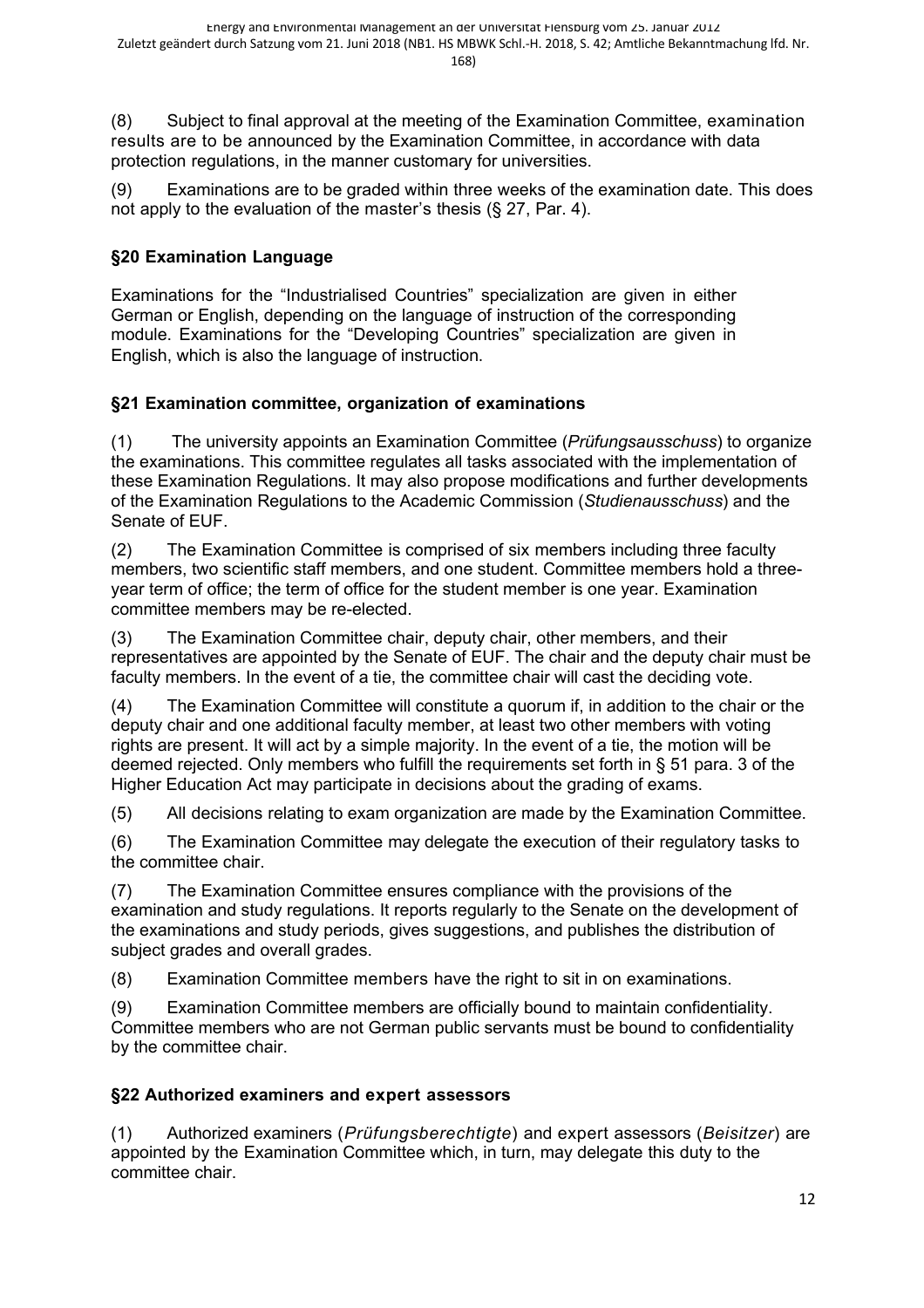(2) A person may only act as an authorized examiner if she or he has obtained at least the minimum academic qualification in the examination subject and—unless there are compelling reasons to overlook this requirement—has independently taught a course or courses in the exam subject area. If several examiners are involved, at least one of them should have taught in the examination subject.

(3) The following persons may be appointed as authorized examiners:

- 1. Professors
- 2. Scientific staff members, freelance lecturers, and adjunct lecturers, provided they have been employed to teach an EUM program course that has a final exam and complies with the requirements of § 51 par. 3 HSG.

(4) Anyone who fulfills the conditions of  $\S$  51 (3) HSG may be appointed as a qualified assessor.

(5) Authorized examiners act on behalf of the Examination Committee. They are not bound by instructions when evaluating examination performance.

(6) For authorized examiners and assessors, § 21 par. 9 applies accordingly.

#### **§ 23 Compensation of disadvantages due to disability; failure, withdrawal, cheating, misconduct**

(1) Disabled or physically impaired persons who can prove, by presenting a medical certificate or an ID card for the severely disabled, that they are not able to take in the intended form all or part of an exam or partial performance required for admission to an exam, may be allowed by the chair of the Examination Committee to take an equivalent exam in a different form.

(2) An exam will be graded as 'Insufficient' (5.0) if the candidate has registered for it but failed to show up for that exam, or if the candidate has, for no valid reason, withdrawn from an exam after it has begun. The same applies when the candidate fails to complete or submit an exam by the given deadline.

(3) The candidate must give the Examination Committee a written statement offering credible reasons for her or his withdrawal or absence from an exam. This written statement must be given to the Examination Committee immediately—within three working days, (including Saturday), at latest, of the exam in question. In order to meet this deadline, the statement must be delivered directly to the examination office; simply handing it in at the post office (postmark) is not sufficient. If the candidate is ill, a doctor's note (or, in case of doubt, a certificate issued by a public-service doctor or *Amtsartzt*)) attesting to the candidate's inability to take the exam must be presented. If for good reasons this is not possible within the aforementioned period, the Examination Office (*Prüfungsamt*) must be duly informed within that same period. If the reasons for withdrawal or absence are accepted, the incident will not be defined as an attempt to take the exam.

(4) If a candidate tries to influence the result of her or his examination through cheating or the use of unauthorized aids, the examination will be graded 'Insufficient' (5,0). This same grade will also apply if the deception is not discovered until after the exam has been taken. A candidate who intentionally interferes with the proper examination procedure may be barred by the examiners or thesis supervisor from continuing with the exam. In this case, the examination in question will be graded as 'Insufficient' (5,0).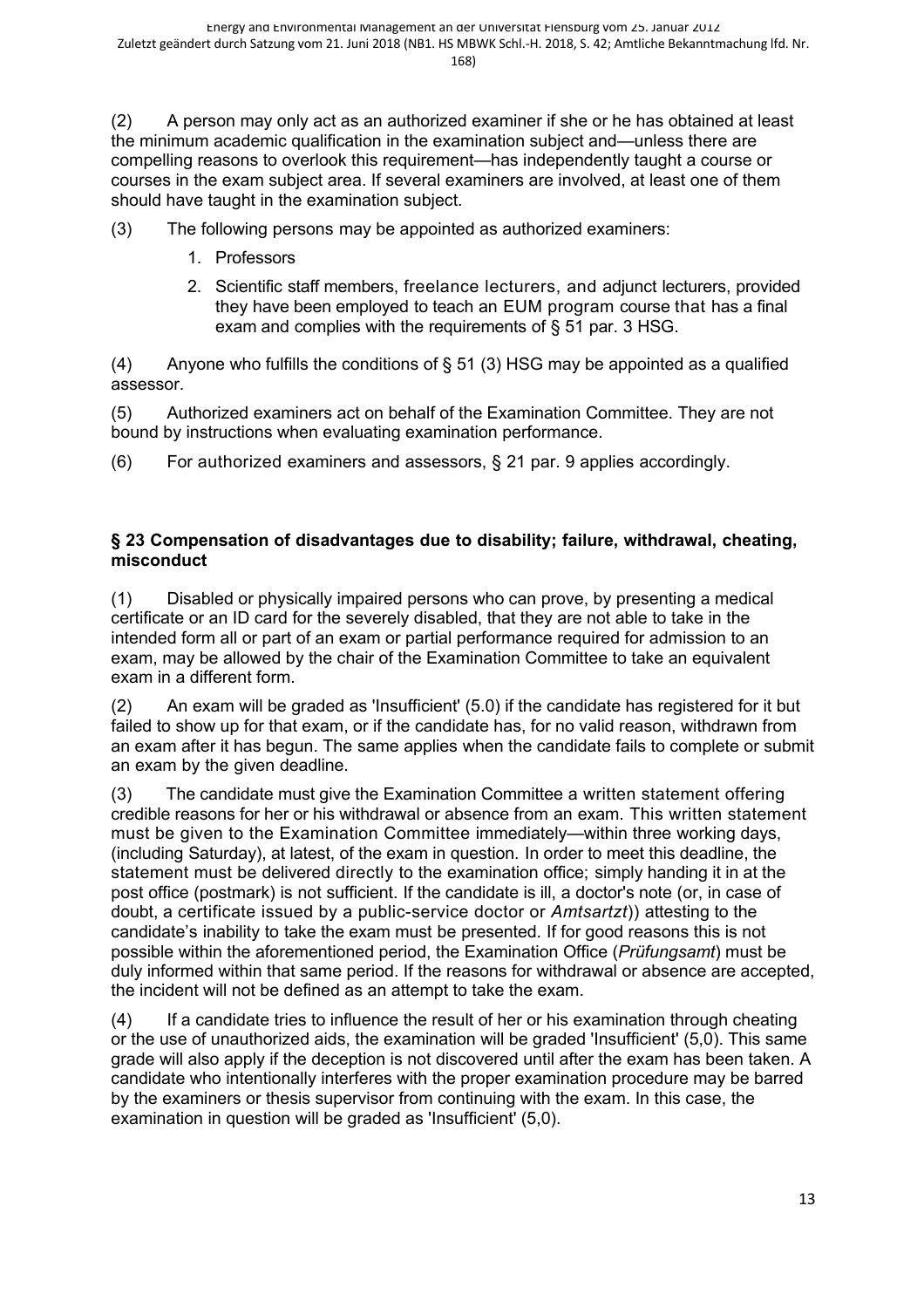(5) All written work (in the case of an admissible group work, this refers to the correspondingly marked part of that group work) must close with the following written affirmation, to be signed personally by the student:

> I hereby expressly declare that I have written this work on my own using no sources, aids or resources other than those cited in it. In particular, I expressly affirm that I have not used any services or received support of any kind, paid or unpaid, from ghostwriter agencies, comparable service providers, or other third parties. All text passages cited or borrowed (either verbatim or in spirit) from printed, electronic or other sources have been duly acknowledged by me.

Neither all nor any substantial parts of the work now being submitted have been previously submitted in another examination procedure. The printed version of this work submitted is identical to the version stored on the electronic storage medium.

I am aware that violations of this policy may result in a grade of "Insufficient/Fail" (5.0) with respect to my submitted work, and in more serious cases could lead to further measures by Europa-Universität Flensburg including my possible exmatriculation from the university.

I am aware of and agree to the fact that this text can be digitally stored and checked or scanned using anti-plagiarism software.

Flensburg, Date **Signature** First name, Last name

(6) If the work substantively violates the basic rules of academic work, it may be given a failing grade for a minor offense. In particularly severe cases (e. g. large-scale plagiarism), the candidate may be expelled from the university by the Examination Committee. Before such an extreme decision is made, the candidate's view must be heard.

# **§24 Appellate procedure**

(1) Any decisions by the Examination Committee or its chair which are detrimental to the candidate must be communicated to the candidate in writing, stating the reasons for the decision and instructions about the appellate procedure.

(2) The candidate may appeal the decision of the examiners, the Examination Committee, and the chair of the Examination Committee within one month after the decision has been announced. The appeal must be made in writing or declared for recording and given to the chair of the Examination Committee, which will then decide on the matter.

(3) The candidate may file a suit against the committee's decision with the Administrative Court of Schleswig-Holstein within one month of receiving the notice of opposition.

## **§25 Scope and format of the master's examination**

The master's examination consists of:

- 1. The examination results, in accordance with the regulations of these Examination Regulations
- 2. The thesis
- 3. The thesis defense (colloquium)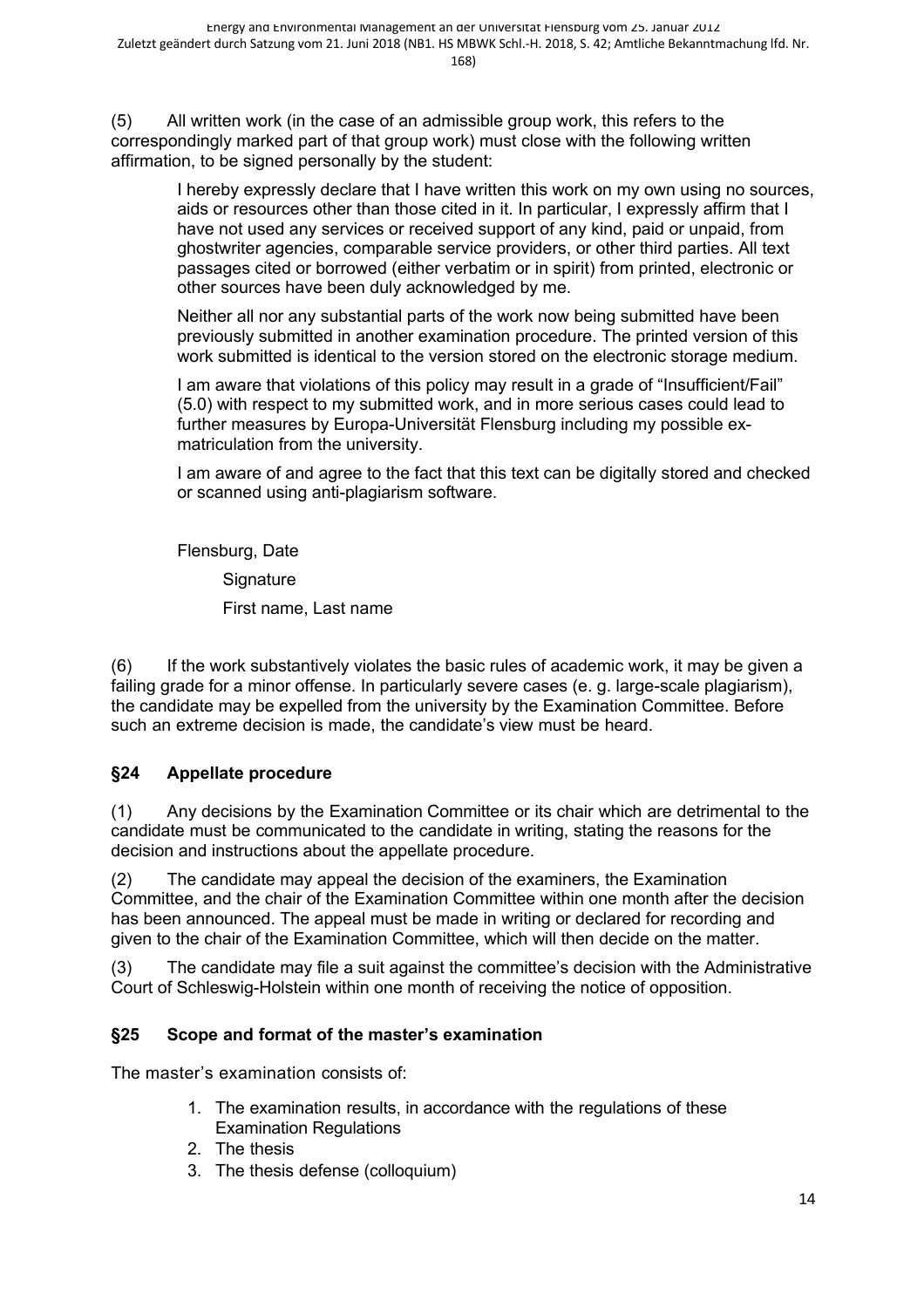# **§25 Thesis**

(1) The master's thesis is the assessment that marks the conclusion of a candidate's studies in the master's program. In the master's thesis, candidates should demonstrate that they can independently address a defined problem in their field of expertise within a given period of time, using academic methods

(2) As a rule, the master's thesis should be written after all module examinations for the degree program have been completed.

(3) The topic of the thesis may be assigned by any professor, or by any person authorized to give the examination. The person who assigns the thesis topic must be independently teaching within the curriculum for the master's program. The candidate must be given the opportunity to suggest her or his own thesis topic. This proposed topic may also be developed in cooperation with companies or institutions in whose working context the thesis can be developed. Upon request, the chair of the Examination Committee will ensure that the candidate receives a thesis topic in a timely manner.

(4) The thesis may also be accepted in the form of a group thesis, if the evaluable contributions of individual candidates are clearly distinguishable and evaluable based on the indication of sections, page numbers or other objective criteria which permit a clear differentiation of work ownership, and if these contributions meet the requirements of paragraph

(5) The thesis topic is issued by the chair of the Examination Committee. This action officially opens the time period allocated for completion of the thesis. This date of issue must be documented.

(6) The standard period allocated for completion of the thesis is six months. In exceptional cases, upon recommendation of the thesis supervisor, the chair of the Examination Committee may set the duration of this period when assigning the thesis topic. In both cases, the latest possible submission date for the thesis must be duly recorded. The thesis topic and tasks must be designed in such a manner that the thesis can be completed within the specified time period.

(7) The topic of the thesis may be changed only once, and has to be done within four weeks of its issue. Topics changed later than this will be considered as unworked on, in which case the thesis will be graded as "Insufficient" (5.0).

(8) The Examination Committee may, upon request in exceptional cases, extend the submission deadline by a maximum period of three months, provided that the reason(s) for the extension are not personally attributable to the student. Extension requests should be submitted at least two months before the thesis submission deadline, except those due to illness. In the case of an illness-related extension, a doctor's certificate must be submitted immediately. In all other cases, the request must be accompanied by a substantiated statement from the thesis supervisor, explaining why the results produced within the designated period of time are not enough to permit evaluation of the thesis.

(9) The thesis (that is, the correspondingly marked part of it corresponding to admissible group work) must close with the following written affirmation, to be signed personally by the student:

I hereby expressly declare that I have written this work on my own using no sources, aids or resources other than those cited in it. In particular, I expressly affirm that I have not used any services or received support of any kind, paid or unpaid, from ghostwriter agencies, comparable service providers, or other third parties. All text passages cited or borrowed (either verbatim or in spirit) from printed, electronic or other sources have been duly acknowledged by me.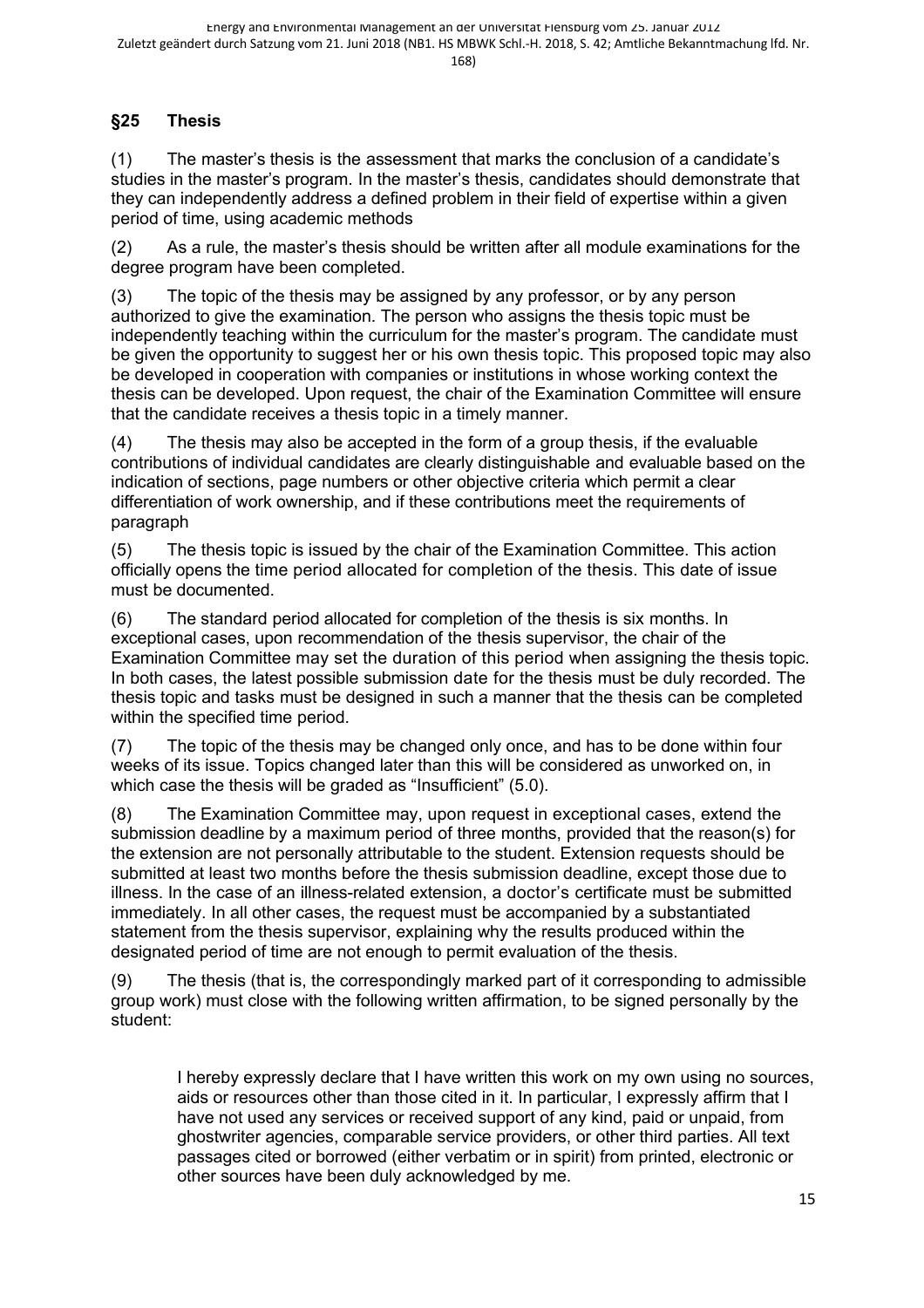Neither all or any substantial parts of the work now being submitted have been previously submitted in another examination procedure. The printed version of this work submitted is identical to the version stored on the electronic storage medium.

I am aware that violations of this policy may result in a grade of "Insufficient/Fail" (5.0) with respect to my submitted work, and in more serious cases could lead to further measures by Europa-Universität Flensburg including my possible exmatriculation from the university.

I am aware of and agree to the fact that this text can be digitally stored and checked or scanned using anti-plagiarism software.

I agree / do not agree that my work can be lent out to a third party.

Flensburg, Date **Signature** First name, Last name

## **§26 Submission and assessment of the thesis**

(1) The thesis must be submitted to the chair of the Examination Committee by the specified deadline. The date of its submission must be duly recorded. Theses that are submitted late will be graded as "Insufficient" (5.0).

(2) The thesis must be submitted in triplicate as a print document and also either electronically or by post. In the latter case, it must be postmarked no later than the date of the submission deadline. The electronic version must be readable using any standard text document processing software.

(3) Generally, the thesis should be evaluated by two examiners, including the candidate's thesis supervisor. When the examiners cannot agree on a grade, the latter will be determined by the Examination Committee.

(4) The thesis must be graded within a period of six weeks.

(5) The definitive grade for the thesis is determined after the thesis defense has taken place.

## **§27 Colloquium / Thesis Defense**

(1) The thesis defense is an interdisciplinary oral examination based on the thesis topic. During the defense, the candidate should demonstrate that she or she is able to do the following:

- 1. Can independently explain and represent the results of her or his thesis
- 2. Can identify other problems from her or his course of study related to the thesis topic, and can identify possible solutions
- 3. Can apply the scientific knowledge gained from working on the master's thesis to matters relating to her or his future professional activity

(2) The thesis defense is carried out by the thesis supervisor and at least one other authorized examiner, who is appointed by the chair of the Examination Committee. With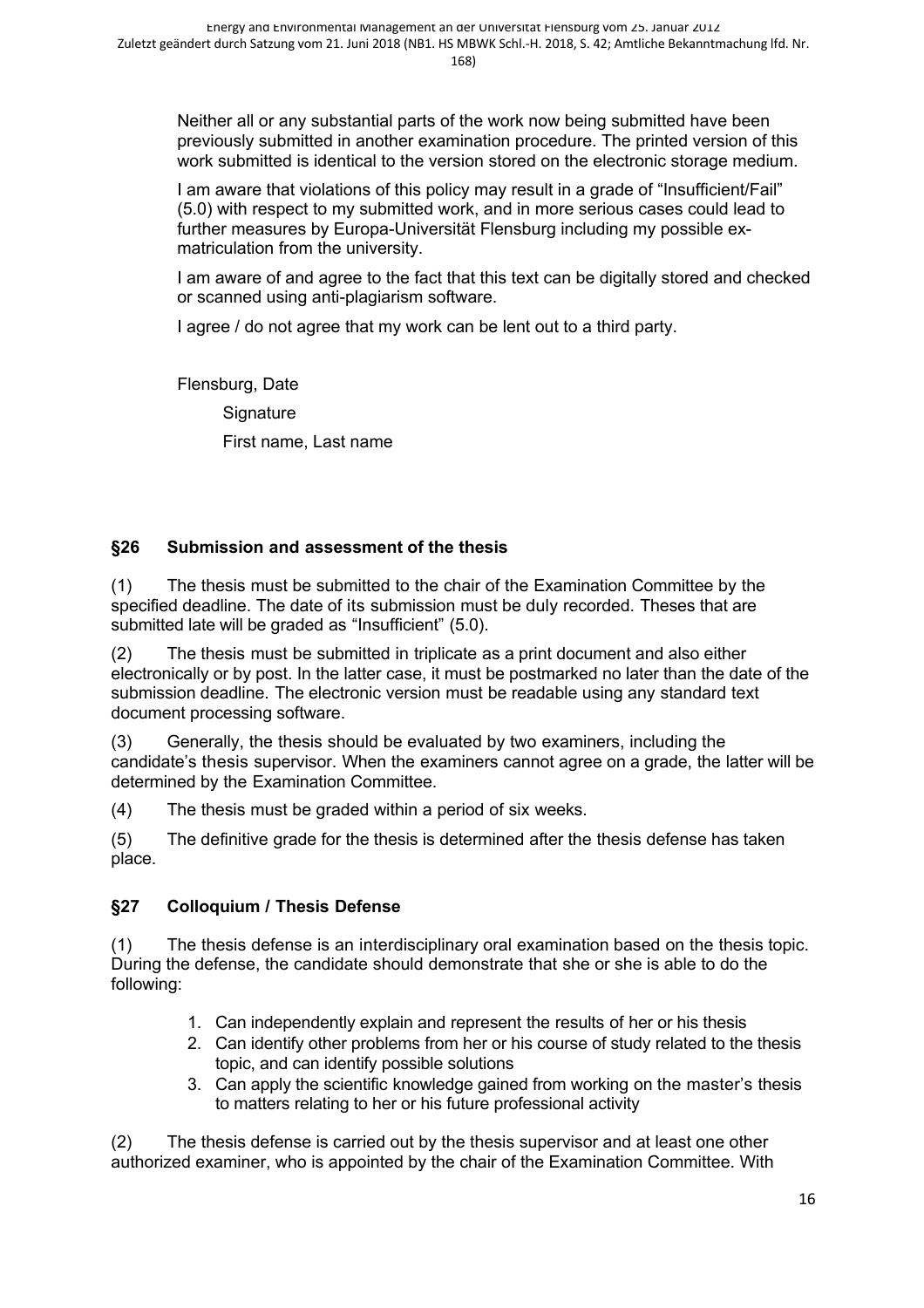respect to the second examiner, the wishes of the candidate should be accommodated to the greatest possible extent. Those examiners present are to carry out the evaluation on equal terms. The defense includes a 30-minute presentation and a discussion lasting at least another 30 minutes. The grade represents the arithmetic mean of the individual sections of the defense, and should be determined immediately following the conclusion of the defense. The final grade should be communicated to the candidate immediately.

(3) Candidates must submit the thesis as a prerequisite to their registration for the thesis defense.

# **§29 Passing the master's examination, determining the final grade**

(1) A passing grade on the master's examination will be given when the following requirements have been met:

- 1. All examinations have been passed with a minimum grade of "Sufficient" (4,0)
- 2. The thesis has received a minimum grade of "Sufficient" (4.0)
- 3. The candidate has successfully completed all preliminary examinations, as specified in the Examination Regulations

(2) The Examination Committee determines whether or not the candidate has passed the master's examination.

(3) The overall grade of the master's examination is determined as a weighted, arithmetic average of the grades for the various examination sections. For individual modules and the master's thesis, the grade is weighted with the number of ECTS credit points awarded for each of these examination components, as a proportion of the total ECTS credit points given for both modules and the master's thesis together. The thesis and oral defense together have a weight of 30 ECTS. The partial grade for the oral defense has a weight of 20 % of 30 ECTS for the oral defense and that of the thesis has a weight of 80 % of 30 ECTS. If credits have been given for ungraded examinations taken at other universities in accordance with § 23 para. 3 PO, the number of ECTS credit points used as the basis for the calculation will be reduced by the number of credit points of these ungraded exams.

## **§30 Master's examination certificate**

(1) The final examination certificate (*Zeugnis*) for a passed master's examination must be issued immediately, preferably within six weeks of the last exam. The certificate must show the degree program name and the grades of individual examination components. The date on the master's examination certificate should be taken from that of candidate's last examination

(2) The master's examination certificate for passed master's examinations must also record the thesis topic and grade, and the overall grade.

(3) This master's examination certificate will be signed by the chair of the Examination Committee and the president of Europa-Universität Flensburg.

(4) In addition to the master's examination certificate, the candidate will receive a transcript (*Notenkonto*) list of all coursework and examinations taken during her or his course of study. Grades given for elective modules may be included in the transcript at the request of the candidate. They are not calculated into the final overall grade.

(5) The candidate will also receive a diploma supplement certifying her or his successful completion of the master's examination.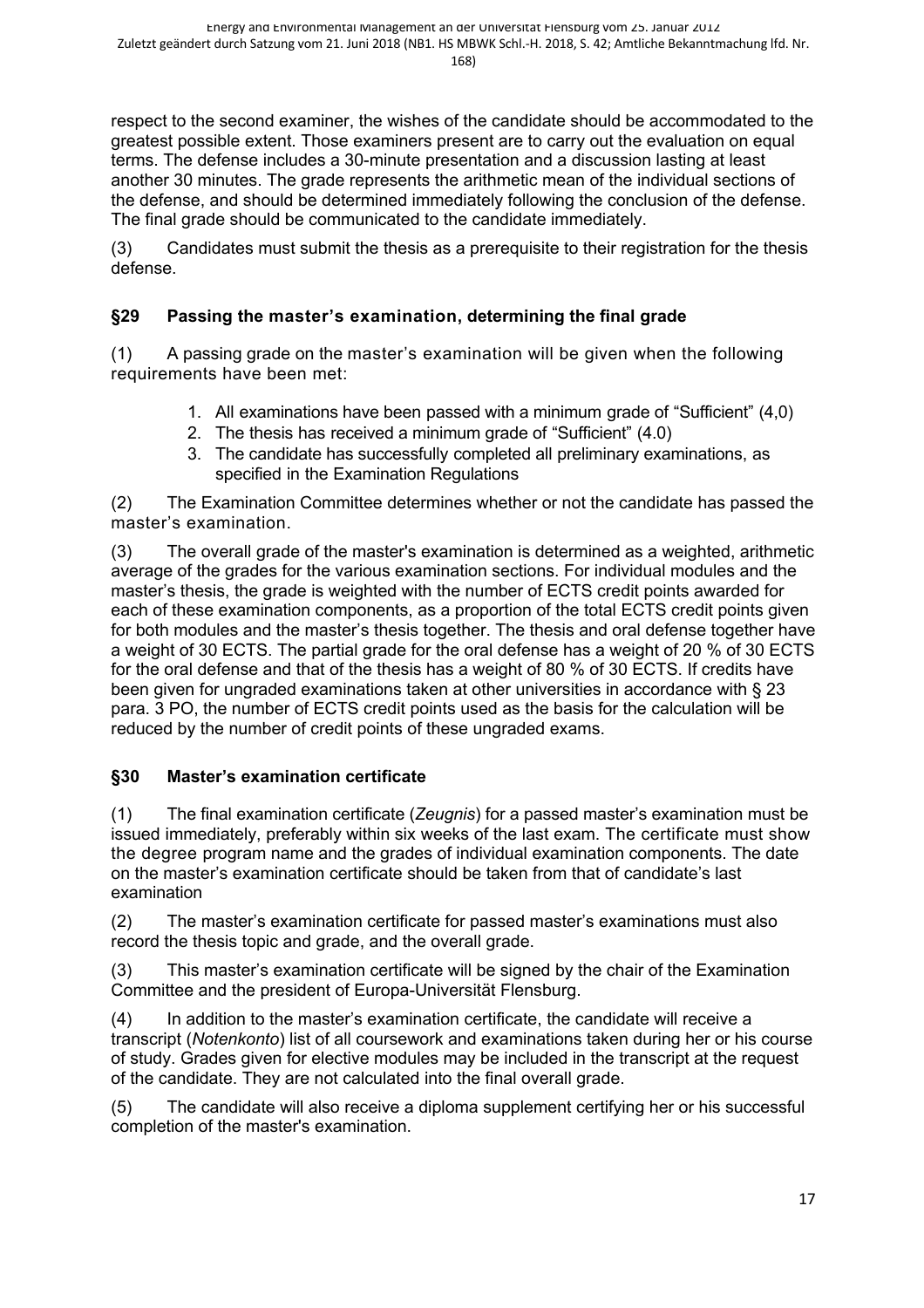(6) A candidate who has failed the master's examination may request from the chair of the Examination Committee a certificate listing all of her or his examinations to date, in which it will also be noted that the candidate has failed the examination.

(7) Within the framework of cooperation programs with foreign partner universities, foreign students may be awarded a special university certificate confirming the successful completion of the examinations within the context of a self-contained study program. This certificate, and the examinations required to obtain it, must be regulated within the framework of the cooperation agreement with the partner university abroad. The designation of the form of the university certificate and the examinations to be taken to obtain it must be specified in a cooperation agreement with the foreign partner university.

# **§31 Diploma**

(1) Together with the master's examination certificate, the candidate will receive a master's diploma confirming that she or he has been awarded the master's degree.

(2) The diploma will be signed by the chair of the Examination Committee and the president of Europa-Universität Flensburg.

# **§32 Invalidity of the master's examination**

(1) If the candidate has cheated during an examination but the Examination Committee only becomes aware of this after the diploma has been awarded, the committee can retroactively amend the grades of those examinations in which the candidate cheated and declare the overall examination, or parts of it, as "Failed."

(2) If the candidate failed to fulfill the prerequisites for admission to an examination, but did not intend to cheat, and this only comes to light after the diploma has been awarded, the exam in question will be given a passing grade in compensation for the error. If the candidate has intentionally cheated during the admissions procedure, the Examination Committee will decide on the withdrawal of administrative acts in compliance with the general principles of administrative law.

(3) The candidate must be allowed to present her or his case before a decision is reached.

(4) The inaccurate master's examination certificate will be withdrawn and, if appropriate, a new one issued. The diploma must also be withdrawn if it is deemed that the candidate would have failed the exam had she or he not cheated. A decision in accordance with Paragraph 1 and Paragraph 2 Sentence 2 is no longer possible after five years from the date of the examination master's examination certificate have elapsed.

# **§33 Examination record**

The candidate is permitted to see her or his written examination papers, the comments of the examiners and the examination protocol. The examination records should be kept on file for a period of five years following the year of the examination, unless they are needed for an appeal procedure which has not yet been finalized. A copy of the certificate of a successfully passed master's examination must be kept on file for at least 50 years.

# **§33 Entry into force**

(1) These regulations will enter into force on the day following their publication.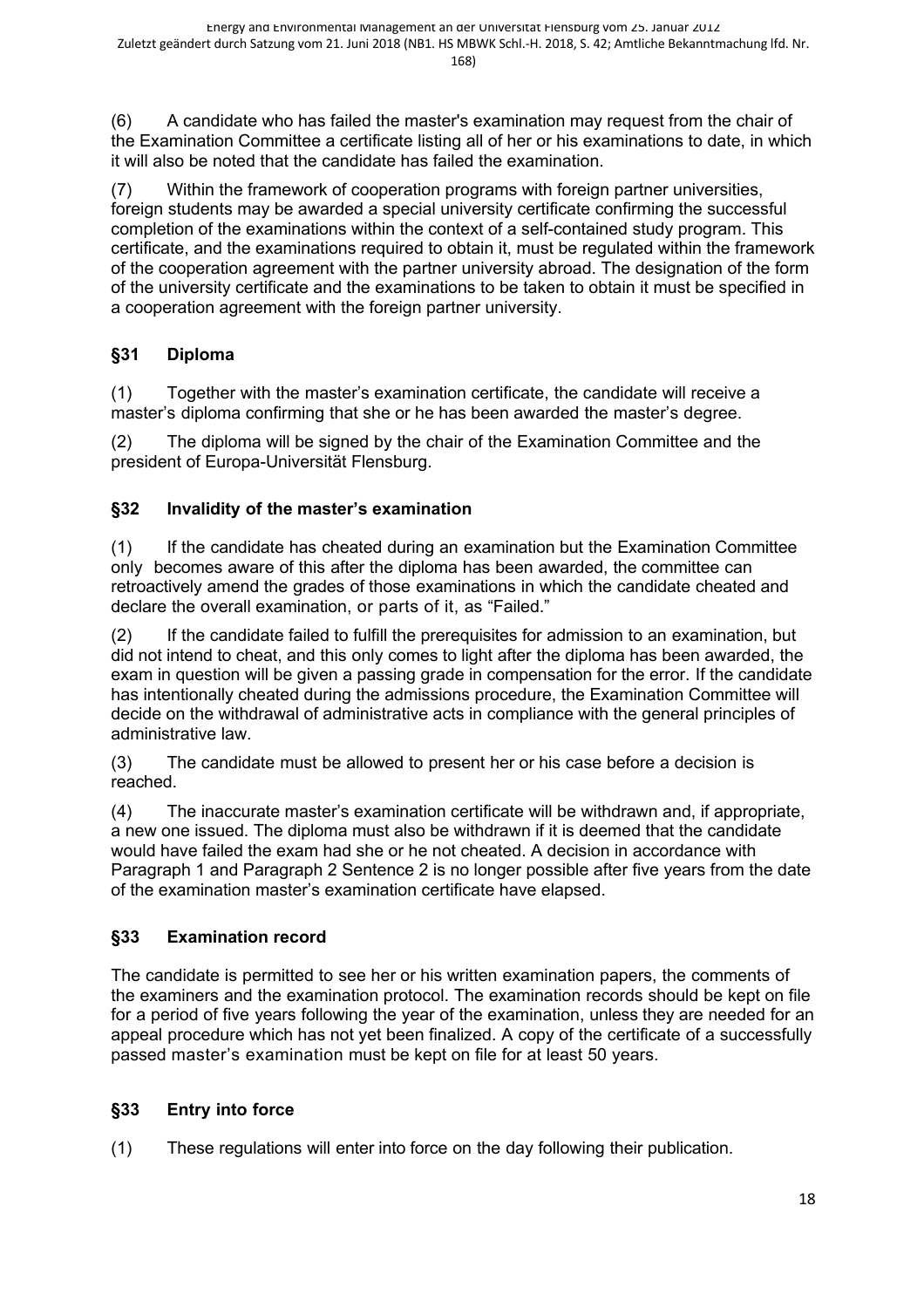(2) The examination board will decide on cases of hardship for which the student is not responsible.

# **§34 Provisions governing credits**

(1) Examinations and preliminary exams taken and passed by students of the Energy and Environmental Management master's degree program at Europa-Universität Flensburg before the entry into force of the Examination Regulations will remain valid. The corresponding examination results are to be fully included in the calculation of the overall grade.

(2) Failed attempts to pass the exam made prior to the entry into force of these Examination Regulations will count against the number of attempts set forth in the new examination regulation to the extent allowed by the structure of the module examination.

(3) Upon request, the Examination Committee will decide cases concerning hardship beyond the student's control.

EUROPA-UNIVERSITÄT FLENSBURG

Flensburg, January 25, 2012

University President

Prof. Dr. Waltraud Wende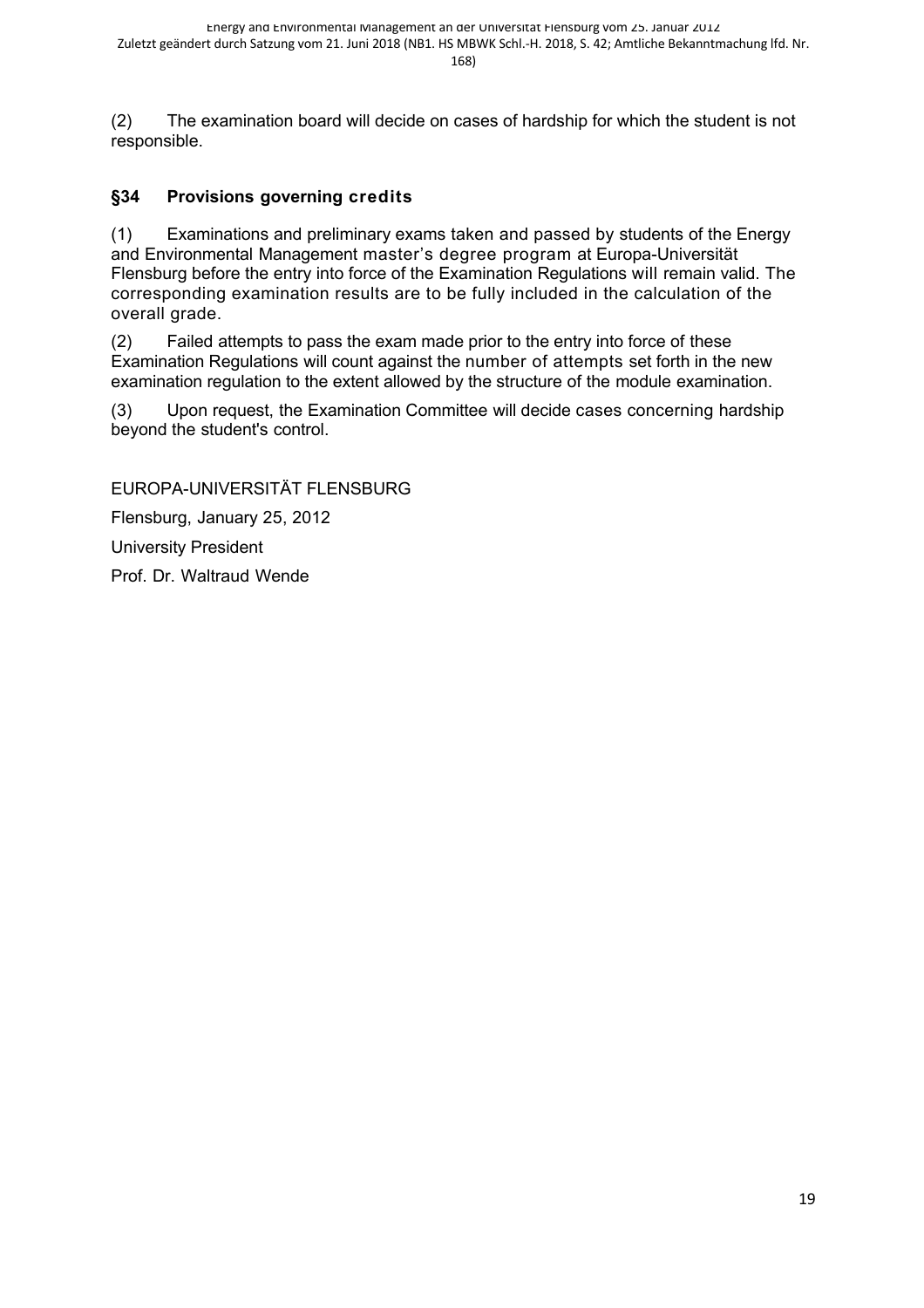# **Appendix A: Module Overview and Study Plan**

#### **Module and Examination Schedule for the Energy and Environmental Management Master's Degree Program (Specialization: 'Industrialized Countries')**

| Sommer Semester Modules (1. Semester)    |                                                   |             |                              |            |           |                      |  |
|------------------------------------------|---------------------------------------------------|-------------|------------------------------|------------|-----------|----------------------|--|
| <b>Module</b>                            | <b>Course</b>                                     | <b>Type</b> | <b>Exam Type</b>             | <b>SWS</b> | <b>CP</b> | <b>Preconditions</b> |  |
| <b>Energy Management</b>                 | Energiemanagement                                 | V           | Written exam                 | 4          | 5         | none                 |  |
| Elective module<br>Engineering 1         | Choice from 14<br>Engineering modules             | S/V         | See module list              | $3-4$      | 5         | none                 |  |
| Elective module<br>Engineering 2         | Choice from 14<br>Engineering modules             | S/V         | See module list 1            | $3 - 4$    | 5         | none                 |  |
| Sustainable Energy<br>Systems            | Sustainable Energy<br><b>Systems</b>              | S           | Homework and<br>presentation | 6          | 10        | none                 |  |
| Elective module,<br>Economics and Law 1  | Choice from 14<br>modules in economics<br>and law | S/V         | See module list<br>2         | $3-4$      | 5         | none                 |  |
| <b>Total for all Semester 1 modules:</b> |                                                   | $19 - 23$   | 30                           |            |           |                      |  |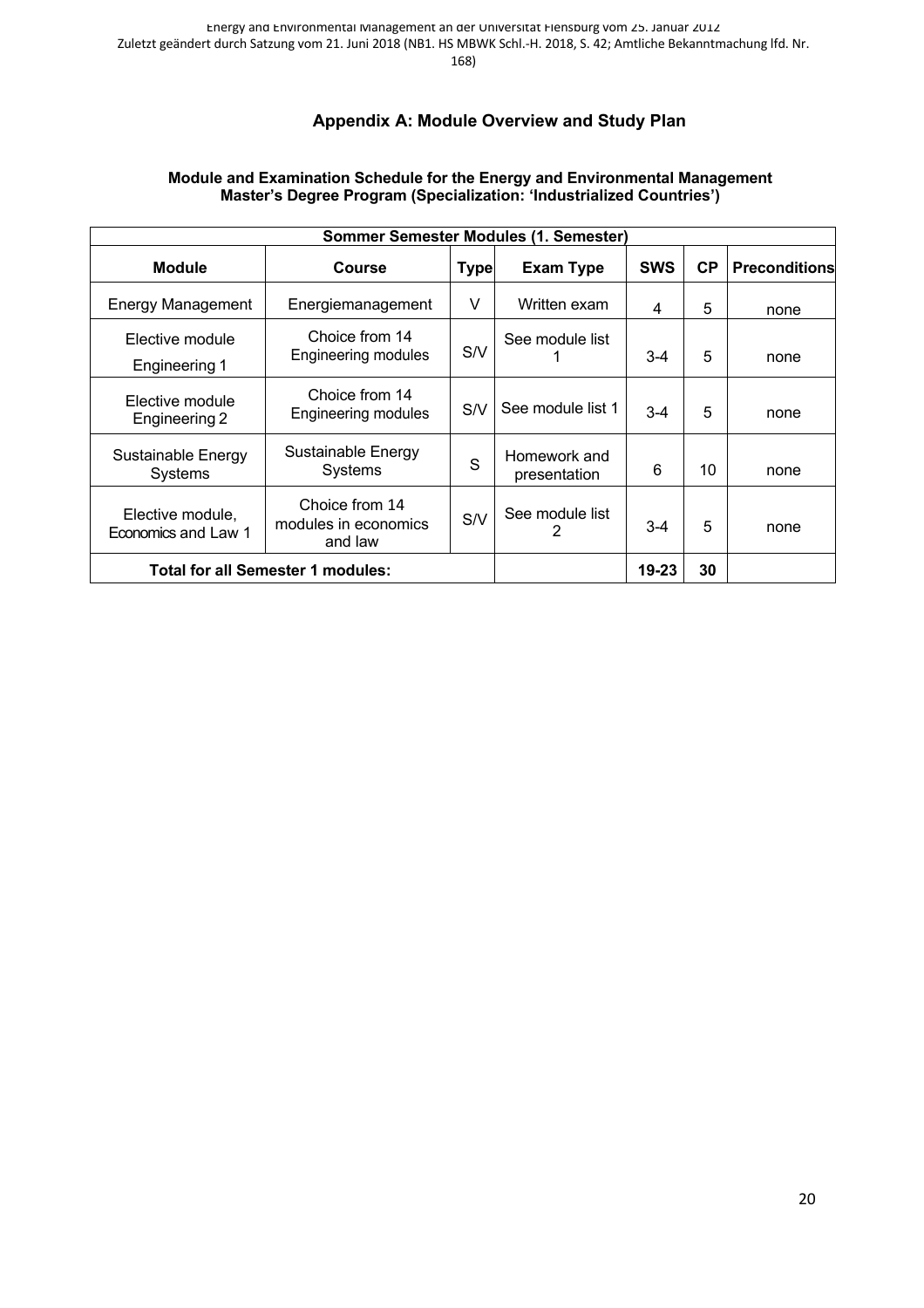| Winter Semester Modules (2. Semester)                                                |                                                   |            |                                                |                |           |                                                                                                                      |  |
|--------------------------------------------------------------------------------------|---------------------------------------------------|------------|------------------------------------------------|----------------|-----------|----------------------------------------------------------------------------------------------------------------------|--|
| <b>Module</b>                                                                        | <b>Course</b>                                     |            | Type Exam Type                                 | <b>SWS</b>     | <b>CP</b> | <b>Prerequisites</b>                                                                                                 |  |
| Engineering<br>Informatics*                                                          | Choice from three<br>available modules            | $\vee$     | Written exam /<br>Homework and<br>Presentation | $\overline{4}$ | 5         | Students admitted                                                                                                    |  |
| Elective module,<br>Engineering 3                                                    | Choice from 14<br>Engineering modules             | S/V        | See Module List<br>1                           | $3 - 4$        | 5         | into the program<br>under $\S$ 4 Abs. 5<br>of the Examination<br>Regulations must<br>prove that they                 |  |
| Elective module,<br>Engineering 4                                                    | Choice from 14<br><b>Engineering modules</b>      | S/V        | See Module List<br>1                           | $3 - 4$        | 5         | have met these<br>requirements<br>before they may<br>take the second-                                                |  |
| Environmental<br>Economics                                                           | Environmental<br>Economics                        | $\vee$     | Homework and<br>oral presentation 4            |                | 5         | semester exams.<br>In addition, certain<br>modules require                                                           |  |
| Elective module,<br>Economics and Law<br>2                                           | Choice from 14<br>modules in<br>economics and law | <b>S/V</b> | See Module List<br>2                           | $3 - 4$        | 5         | prior the prior<br>successful<br>completion of other<br>modules. Such<br>cases are listed in<br>the footnotes to the |  |
| Elective module,<br>Economics and Law<br>3                                           | Choice from 14<br>modules in<br>economics and law | <b>S/V</b> | See Module List<br>2                           | $3 - 4$        | 5         | overview.                                                                                                            |  |
| <b>Total for all Semester 2 modules:</b>                                             |                                                   | 20-23      | 30                                             |                |           |                                                                                                                      |  |
| *) The following engineering informatics modules are available:<br>Energieautomation |                                                   |            |                                                |                |           |                                                                                                                      |  |

- Power Grit Modelling
- Introduction to Energy System Modelling and Optimization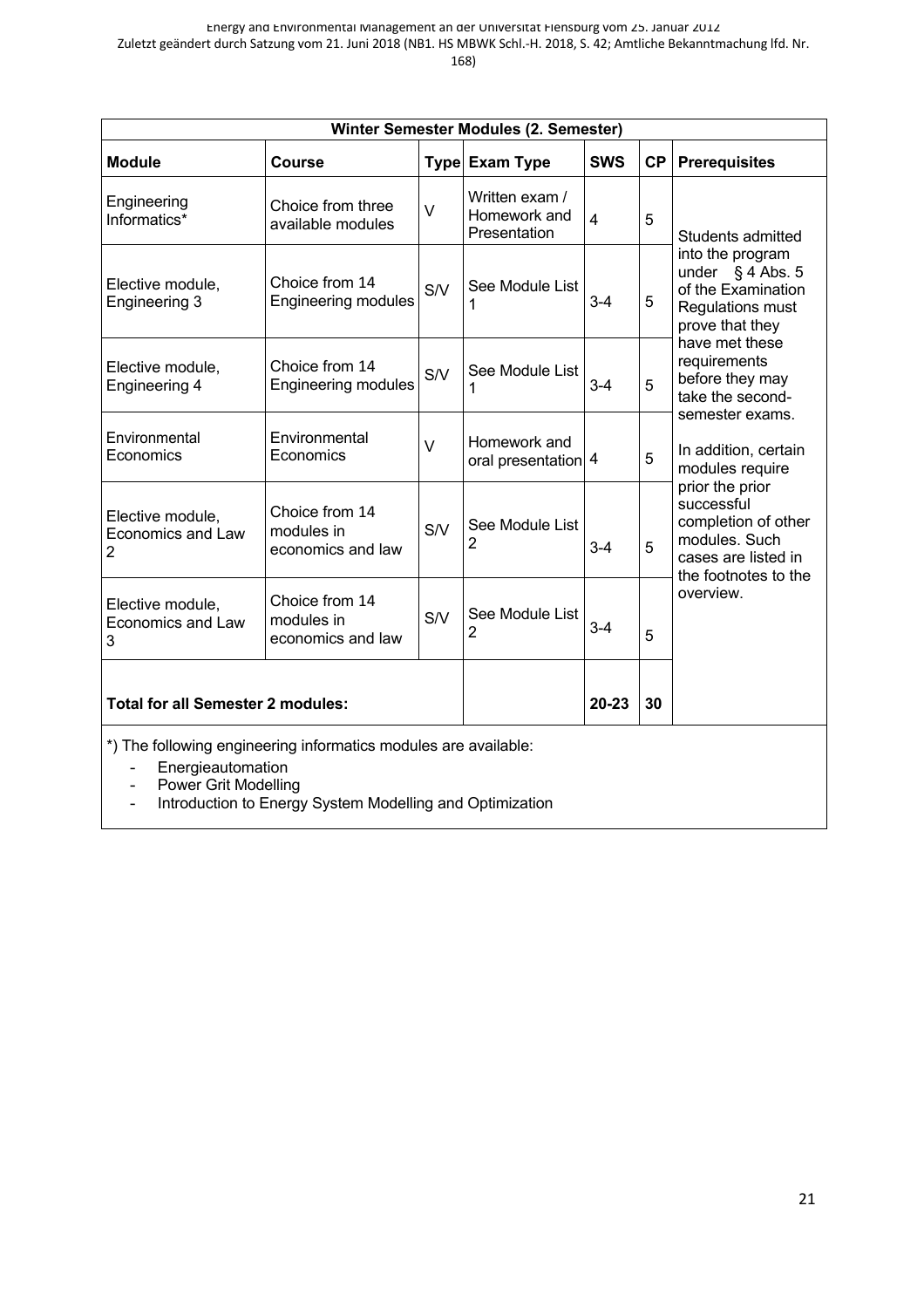Energy and Environmental Management an der Universität Flensburg vom 25. Januar 2012

Zuletzt geändert durch Satzung vom 21. Juni 2018 (NB1. HS MBWK Schl.-H. 2018, S. 42; Amtliche Bekanntmachung lfd. Nr.

168)

#### **1) Electives in Engineering:**

The following engineering modules are normally available; course offerings may vary by year (examination type appears in brackets):

- Green Engineering Theory (homework and presentation)
- Green Engineering Project (prep for Green Engineering Theory) (homework and presentation)
- Schweißtechnik (written exam)
- Entwicklung und Bewertung energietechnischer Systeme (homework)
- Applied Environmental Science (Laborbericht)
- Applied Informatics in Energy Planning (homework and presentation)
- Advanced Topics in Wind Energy (exam or homework)
- Energiespeichertechnik / Energy Storage Systems (poster presentation)
- Wind Energy Technology State of the Art (exam or oral presentation)
- Energy Modelling Project (homework and presentation)
- Advanced Power Plant Technology (oral, written and poster presentation)
- Energieeffizienz versorgungstechnischer Systeme (exam)
- Grit Integration (exam)
- Offshore wind energy; Operation and Maintenance (oral presentation)

#### **2) Electives in Economics / Social Sciences and Law**

The following economics and law modules are normally available; course offerings may vary by year (examination type appears in brackets):

- Umweltmanagement (exam)
- Trading Energy (presentation)
- External Costs of Energy (homework and presentation)
- Energy and Environmental Policy (homework, presentation, role play)
- Energierecht (exam)
- Integrierte Klimaschutzkonzepte (homework)
- Investment analysis and Financing of Energy Projects (case study, presentation, oral exam)
- Windparkprojektierung (homework and presentation)
- Strategic Management: Theory and Practice (homework and presentation)
- Entrepreneurship: Theory and Practice (homework and presentation)
- Organizational Change and Development (homework and presentation)
- Unternehmenskommunikation(exam)
- Green Entrepreneurship (homework and presentation)
- Geographical Information in Sustainable Energy Systems (homework and presentation)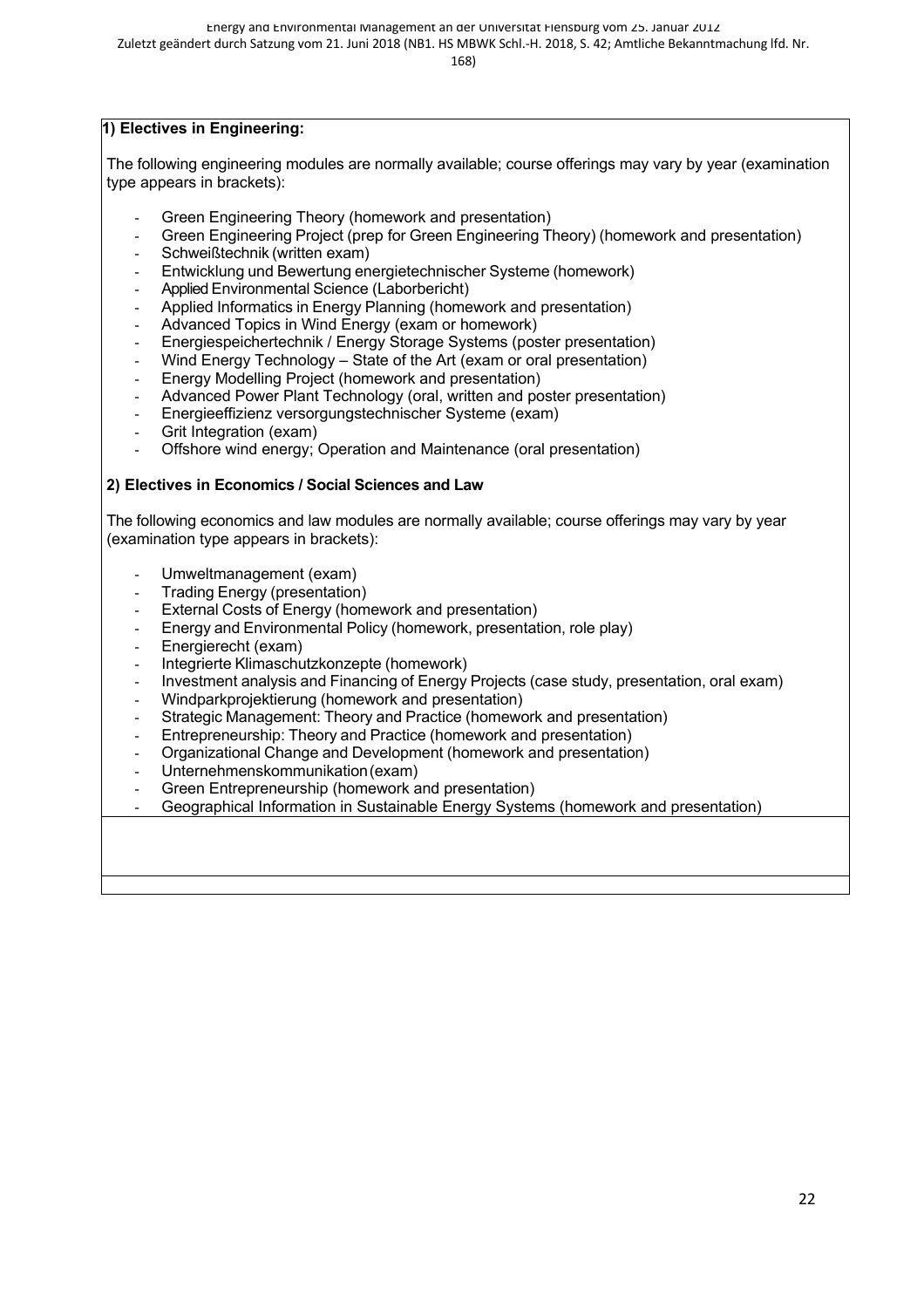| <b>Semester 3</b>                                                                                                                                                          |  |                 |                                                                                          |                                                                                                     |  |  |
|----------------------------------------------------------------------------------------------------------------------------------------------------------------------------|--|-----------------|------------------------------------------------------------------------------------------|-----------------------------------------------------------------------------------------------------|--|--|
| <b>Module</b><br><b>Examination</b>                                                                                                                                        |  |                 |                                                                                          |                                                                                                     |  |  |
| <b>Course or activity</b><br><b>Type</b><br>Thesis<br>Master's thesis                                                                                                      |  | <b>CP</b><br>30 | <b>Form (and scope, p.r.n.)</b><br>Thesis <sup>1)</sup> and thesis defense <sup>2)</sup> | <b>Prerequisites</b><br>see § 25 Abs. 2<br>and $\S$ 27 para. 3 of<br>the Examination<br>Regulations |  |  |
| <b>Total for all Semester 3 modules:</b>                                                                                                                                   |  | 30              |                                                                                          |                                                                                                     |  |  |
| Note:                                                                                                                                                                      |  |                 |                                                                                          |                                                                                                     |  |  |
| 1) 1) The maximum time period for completing the thesis is 6 months.                                                                                                       |  |                 |                                                                                          |                                                                                                     |  |  |
| 2) A passing grade in the thesis defense (colloquium) is a prerequisite to recognition of the<br>thesis. It accounts for 20% of the overall grade for the master's thesis. |  |                 |                                                                                          |                                                                                                     |  |  |

#### 2) Das bestandene Kolloquium ist erforderlich für die Anerkennung der Thesis. Es geht zu 20 % in die Anerkennung der Thesis. Es geht zu 20 % in die Anerkennung der Thesis. Es geht zu 20 % in die Anerkennung der Thesis. Es Legend:

- die Gesamtbewertung der Master Theorem and Master Theorem and Theorem and Theorem and Theorem and Theorem and <br>CP Credit Points
- S Seminar<br>Ü Tutorial
- 
- Ü Tutorial<br>SWS Semeste Semester Hours per Week (Semesterwochenstunden)
- V Lecture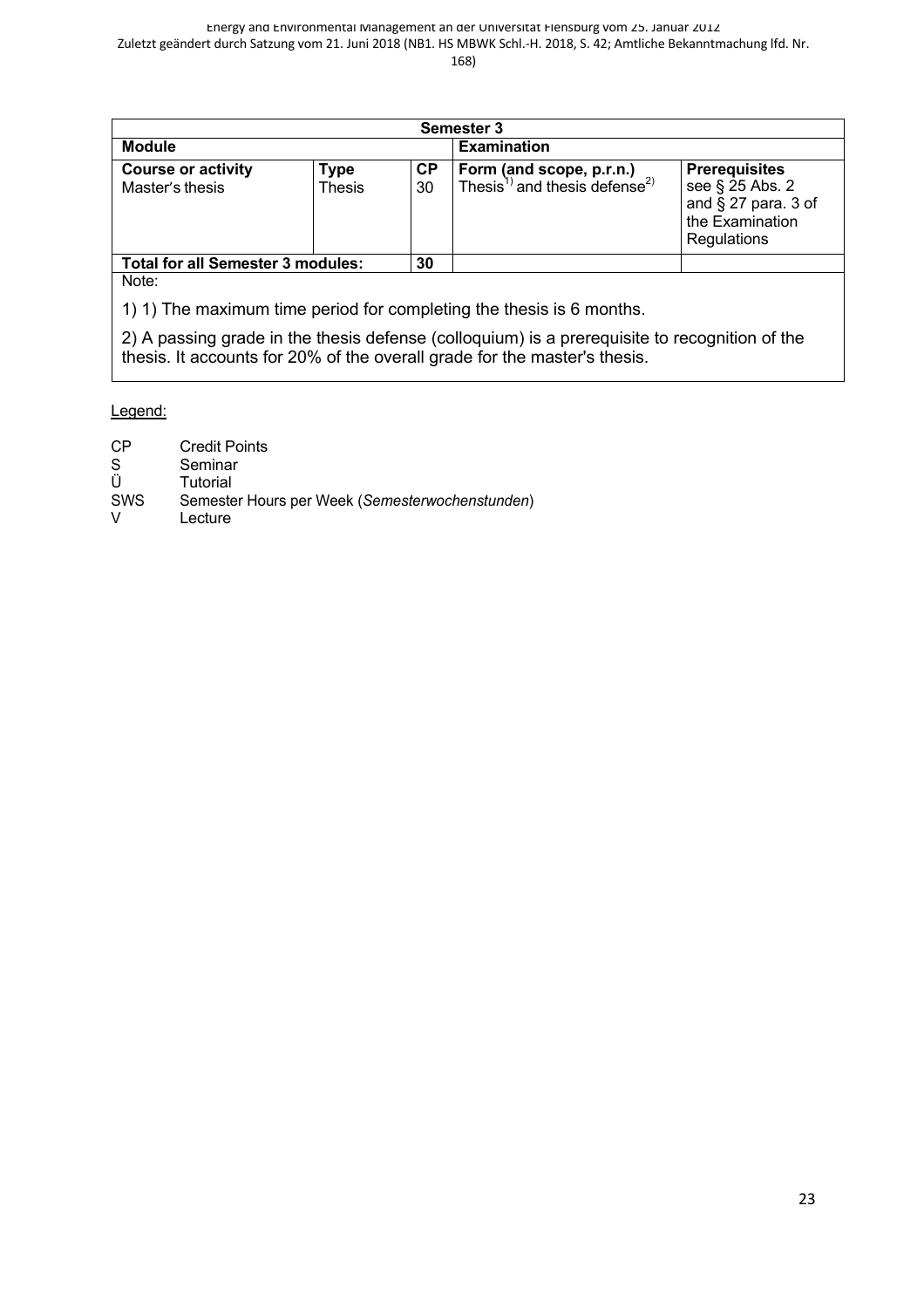#### **Module and Examination Schedule for the Energy and Environmental Management Master's Degree Program (Specialization: 'Developing Countries')**

|                                                                               |                                                                        | <b>Semester 1 Modules</b>              |                       |            |           |                      |
|-------------------------------------------------------------------------------|------------------------------------------------------------------------|----------------------------------------|-----------------------|------------|-----------|----------------------|
| <b>Module</b>                                                                 | <b>Course</b>                                                          | <b>Exam</b><br>Type                    | <b>Course</b><br>Type | <b>SWS</b> | <b>CP</b> | <b>Prerequisites</b> |
| Sustainable Energy<br>Planning in Rural<br>Areas                              | Sustainable Energy<br>Planning in Rural Areas                          | <b>Homework</b><br>and<br>presentation | S                     | 4          | 5         | none                 |
| Elective 1, Engineering                                                       | Choice from 3<br>engineering modules                                   | See module<br>list <sup>1</sup>        | S                     | 4          | 5         | none                 |
| Applied Informatics in<br><b>Energy Planning</b>                              | Applied Informatics in<br><b>Energy Planning</b>                       | Homework<br>and<br>presentation        | S                     | 4          | 5         | none                 |
| <b>Diversity Management</b><br>in International<br>Development<br>Cooperation | Diversity Management in<br>International<br>Development<br>Cooperation | Homework<br>and<br>presentation        | S                     | 4          | 5         | none                 |
| Elective module,<br>Economics and Law 1                                       | Choice from 7 modules in See module<br>economics and law               | $list^{2)}$                            | S/V                   | 3          | 5         | none                 |
| Sustainable Energy<br><b>Systems</b>                                          | Sustainable Energy<br><b>Systems</b>                                   | Homework<br>and<br>presentation        | S                     | 4          | 5         | none                 |
| <b>Total for all Semester 1 modules</b>                                       |                                                                        |                                        |                       | 23         | 30        |                      |

\*) For the field of engineering, students can normally choose between the following modules:

- Renewable Energy I (written examination)
- Renewable Energy II (written examination, presentation and homework)
- Rational Use of Energy and Energy Auditing (homework and presentation)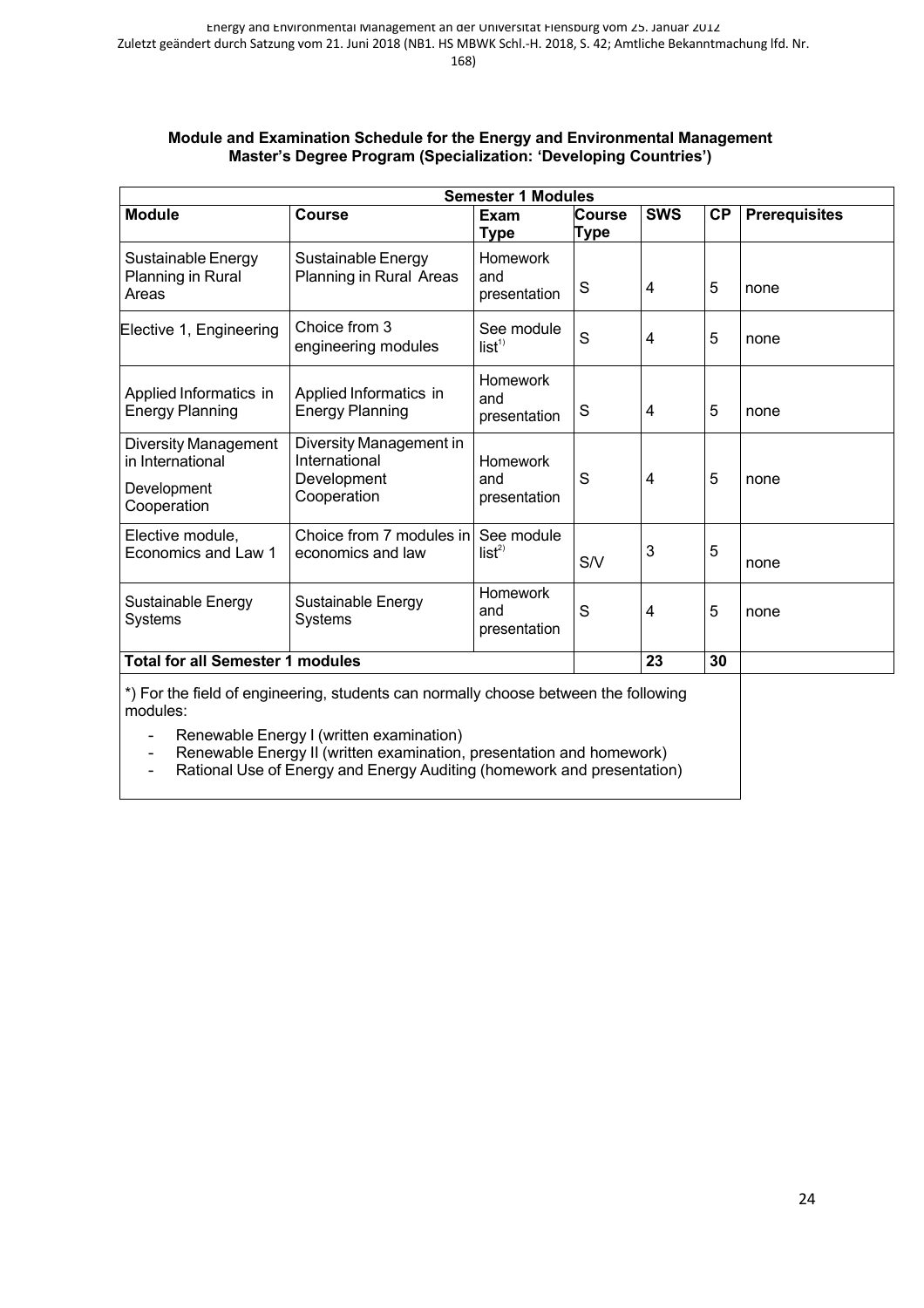| ×.<br>×<br>v.<br>۰.<br>۰,<br>۰ |  |
|--------------------------------|--|
|--------------------------------|--|

|                                                                      | <b>Semester 2 Modules</b>                             |     |                               |            |                 |                                                                                                     |  |
|----------------------------------------------------------------------|-------------------------------------------------------|-----|-------------------------------|------------|-----------------|-----------------------------------------------------------------------------------------------------|--|
| <b>Module</b>                                                        | Course                                                |     | Type Exam Type                | <b>SWS</b> | <b>CP</b>       | <b>Prerequisites</b>                                                                                |  |
| Project Management in<br>International<br>Development<br>Cooperation | Project management in<br>International<br>Development | S   | Homework and<br>presentation  | 4          | 5               | <b>Students</b><br>admitted into the<br>program under<br>$§$ 4 Abs. 5 of the                        |  |
| Elective module,<br>Engineering 2                                    | Choice from 3<br>engineering modules                  | S/V | See Module List <sup>1)</sup> | 4          | 5               | Examination<br>Regulations must<br>prove that they<br>have met these<br>requirements                |  |
| Elective module,<br>Economics and Law 2                              | Choice from 7 modules<br>in economics and law         | S/V | See Module List <sup>2)</sup> | 4          | 5               | before they may<br>take the second-<br>semester exams.                                              |  |
| Environmental<br>Economics                                           | Environmental<br>Economics                            | V   | Homework and<br>presentation  | 4          | 5               | In addition,<br>certain modules<br>require prior the<br>prior successful                            |  |
| <b>International Classroom</b>                                       | International<br>Classroom                            | S/P | Homework and<br>presentation  | 8          | 10 <sup>1</sup> | completion of<br>other modules.<br>Such cases are<br>listed in the<br>footnotes to the<br>overview. |  |
| <b>Total for all Semester 2 modules:</b>                             |                                                       | 24  | 30                            |            |                 |                                                                                                     |  |

- 1) For the field of engineering, students can normally choose between the following modules (course offerings can vary by year):
	- Renewable Energy I (written examination)
	- Renewable Energy II (written examination)
	- Rational Use of Energy and Energy Auditing (homework and presentation)
- 2) For the fields of economics and law, students can normally choose between the following modules (course offerings can vary by year):
	- Development Strategies and Organizations in International Development Cooperation (homework and presentation)
	- Sustainable Energy Innovation / Implementation in Developing Countries (homework and presentation)
	- Trading Energy (presentation)
	- External Costs of Energy (homework and presentation)
	- Energy and Environmental Policy (homework, presentation, role play)
	- Investment analysis and financing of energy projects (case study, presentation, oral exam)
	- Organizational Change and Development (homework and presentation)
- 3) Students without a bachelor's degree in industrial engineering must take the module 'Sustainable Energy Innovation / Implementation in Developing Countries' (homework and presentation) instead of the second elective module in economics.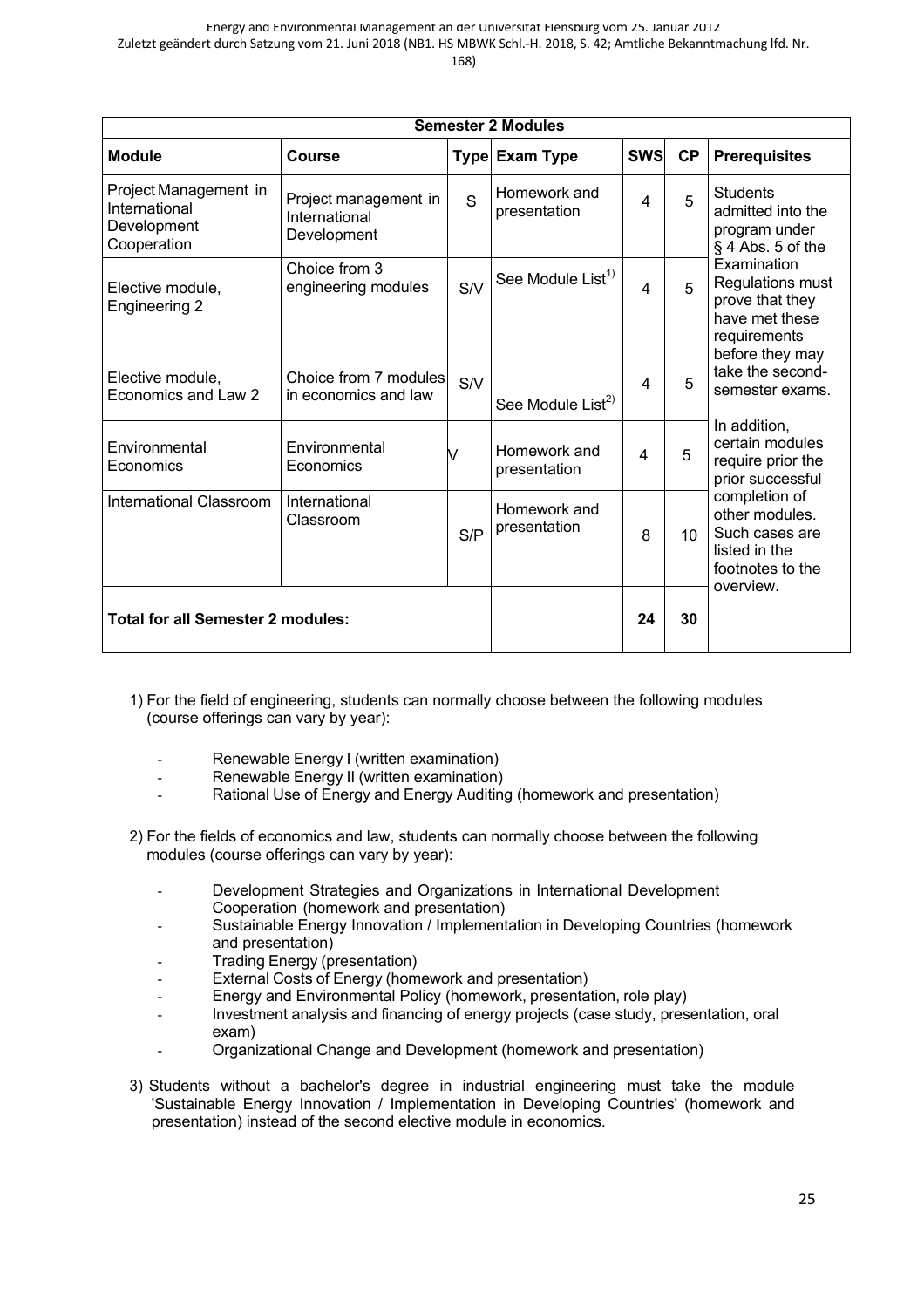| <b>Semester 3</b>                                                                                         |               |    |                                                       |                                                              |  |  |  |  |
|-----------------------------------------------------------------------------------------------------------|---------------|----|-------------------------------------------------------|--------------------------------------------------------------|--|--|--|--|
| Examination<br><b>Module</b>                                                                              |               |    |                                                       |                                                              |  |  |  |  |
| <b>Course or Activity</b><br><b>Prerequisites</b><br><b>Form (and Scope, p.r.n.)</b><br><b>CP</b><br>Type |               |    |                                                       |                                                              |  |  |  |  |
| Master's thesis                                                                                           | <b>Thesis</b> | 30 | Thesis <sup>1)</sup> and thesis defense <sup>2)</sup> | see § 25 Abs. 2<br>and $\S$ 27 para. 3 of<br>the Examination |  |  |  |  |
| <b>Total for all Semester 3 modules</b><br>30                                                             |               |    |                                                       |                                                              |  |  |  |  |
| Note:                                                                                                     |               |    |                                                       |                                                              |  |  |  |  |

1) The maximum time period for completing the thesis is 6 months.

2) A passing grade in the thesis defense (colloquium) is a prerequisite to recognition of the thesis. It accounts for 20% of the overall grade for the master's thesis.

Legend:

| CP         | <b>Credit Points</b>                            |
|------------|-------------------------------------------------|
| S          | Seminar                                         |
| Ü          | Tutorial                                        |
| <b>SWS</b> | Semester Hours per Week (Semesterwochenstunden) |
| v          | Lecture                                         |